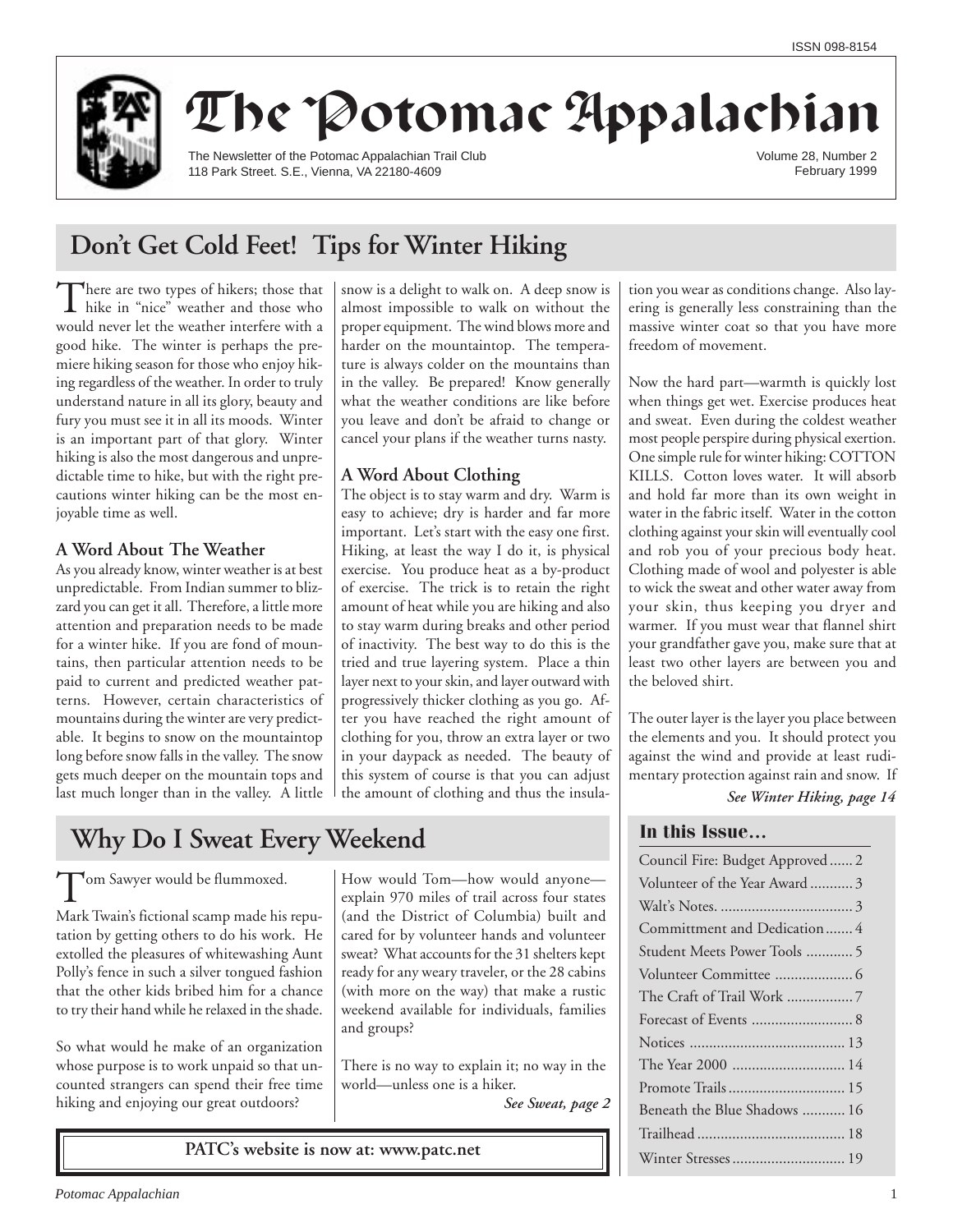#### **Council Members, Chairs and Staff**

**Officers**

**President:** Walt Smith, 703/242-0693, wsmith@visuallink.com **VP Operations:** George Still **VP Volunteerism:** Tom Johnson **Supervisor of Trails:** Peter Gatje Email: PJGatje@aol.com **Supervisor of Corridor Management:** Tom Lupp **General Secretary:** Warren Sharp **General Counsel:** Eric Olson **Membership Secretary:** Terry Cummings **Treasurer:** Dick Newcomer **Recording Secretary:** Gerhard Salinger

**Sections/ Chapters Mountaineering Section:** Tony Sanders **SMRG:** Randy Rupp **Ski Touring Section:** Katherine Stentzel **North Chapter:** Steve Koeppen **N. Shenandoah Valley Chapter:** Martha Clark, mclark@visuallink.com **S. Shenandoah Valley Chapter:** Lynn Cameron **Charlottesville Chapter:** John Shannon **West Virginia Chapter:** Jane Thompson

**Standing Committee Chairs (Council Members) Blackburn Trail Center:** Chris Brunton **Cabins:** Matt Ogorzalek **Cabin Construction:** Charlie Graf **Conservation:** Mary Margaret Sloan **Corporate Donations:** Jack Reeder **Endowment:** Bill Ladd **Finance:** Vacant **Hikes:** Tom Johnson **Internet Services:** Andy Hiltz **Land Management:** Ed McKnew **Lands:** Phil Paschall & Eric Olson, co-chairs **Legal:** Eric Olson **Maps:** Dave Pierce **Maryland Appalachian Trail Management Committee:** Charlie Graf **Public Affairs:** Terry Cummings **Publications:** Vacant **Shelters:** Vacant **Trail Patrol:** Mickey McDermot **Tuscarora Trail Land Management:** Lloyd MacAskill

**Special Committees/Ongoing Activities Archives & Library:** Paula Strain **Cabin Reservations:** Marilyn Stone **Deputy Supervisor of Trails:** Rick Rhoades **Firestone Tract Management:** Vacant **Information/Sales Desks:** Marguerite Schneeberger **Vining Tract Management:** Howard Johnson

**Potomac Appalachian Chief Editor:** Bianca Menendez bianca@moon.jic.com **Features Editor:** Joanne Erickson **Forecast Editor:** Joe O'Neill Joe\_ONeill@prodigy.com **Pre-press:** Nancy Merritt, MeritMktg@aol.com

**Headquarters Tel:** 703/242-0693 **Fax:** 703/242-0968 **Email:** WRiley1226@aol.com **24-hour Activities Tape:** 703/242-0965

#### **Staff**

**Director of Administration:** Wilson Riley (Ext. 11) Email: WRiley1226@aol.com

**Trails Management Coordinator:** Heidi Forrest (Ext.12) Email: heidif@erols.com **Business Manager:** Regina Garnett (Ext. 15)

Email: rgarnett@erols.com

**Membership/Cabin Coordinator:** Pat Fankhauser (Ext. 17) Email: pfankh@erols.com **Sales Coordinator:** Maureen Estes (Ext. 19)

**World Wide Web URL:** http://www.patc.net

## **Council Fire: 1999 Budget Approved**

The Council of the Potomac Appalachian<br>Trail Club held its regular monthly meeting on December 8 at the Club headquarters. Attending were 21 Council members, one standing committee chair, three staff, and two PATC members. Vice President George Still chaired the meeting.

PATC membership now stands at 6,455, with 130 new members and two new Life Members in November.

The Treasurer's report showed that the sales figures at the end of November exceeded the amount anticipated for the full year, in part due to the work of the Sales Coordinator. The 1998 budget is somewhat underspent.

The major part of the meeting was the discussion of and approval of the 1999 budget. Blair Staley, Chairman of the Finance Committee, described the major features of the budget. The balanced budget increases by 9% to \$441,636. The budget funds five professional staff, the maintenance of 960 miles of trail, including the Trail Patrol and Ridge Runner programs, increased maintenance for shelters and cabins, increased membership activities including a survey of the membership. Several special items were voted on for the Shenandoah Mountain Rescue Group, a video demonstrating PATC activities, electronic commerce, and a program to increase donations for land acquisition. In addition to the operating budget, distribution from the endowment is used to provide for funding of capital items in cabins, shelters, and the head-

Anybody who has ever laced on a lug-sole boot and spent a morning, a day, a weekend or better walking on natural ground serenaded by pine-scented breezes in a forest whose trees are selected by the whims of nature and not the needs of the plywood industry will have a clue. The work is done because without it the opportunity for that priceless experience goes away. Maybe for good.

"It is a labor of love, of course," says George Walters, overseer for Indian Run Maintenance Hut, AT North District Manager and leader of the infamous North District Hoodlums (and this newsletter's resident cartoonist). "I've never been asked to put into words why I do it, it just seems to come naturally."

quarters building and acquisition of land protecting the trails. This amounted to \$115,856.

The Council approved Honorary Life Memberships for Marjorie Dexter, Jean Golightly, Sandra Marra and Randall Minchew for performing long and honorable service to PATC.

The Council also approved the establishment of a Volunteer-of-the-Year Award for clearly extraordinary service in any area of the Club's activities.

A memorandum of understanding between the National Park Service, ATC, PATC and the Central Maryland Heritage League (CMHL) was approved, subject to counsel review, permitting the CMHL to maintain the lands surrounding the Appalachian Trail in Fox's Gap in Maryland in Civil War condition.

In other business, the Council approved the re-printing of a book on Pioneering Ascents, which was dropped by another publisher. The profits are donated to the Club. The Council voted bonuses for the professional staff. Mickey McDermott was appointed as head of the Trail Patrol. Pete Gatje received word that the Shenandoah National Park is nominating PATC for the SNP Partnership Award for the support given in removing ice storm damage last spring. The meeting adjourned at 9:30 pm. ❑

> *—Gerhard Salinger, Recording Secretary*

*Sweat, from page 1* "Basically it's pay back time for me," explains Jim Stauch, overseer of Quarry Gap Shelter and a stretch of the Pennsylvania AT. "I'm giving something back to the hiking community to repay all the great experiences I had growing up hiking and hunting in these hills."

And there are other reasons.

"I like the people I get to meet," says Bruce Clendaniel, overseer for Jim and Molly Denton Shelter and the "straw boss" for the Blackburn Renovation project. "I know you are supposed to say that you do this to help the Trail or the through-hikers, but along with that I think the biggest thing I get out of these projects is the people—the cross-section of *See Sweat, page 4*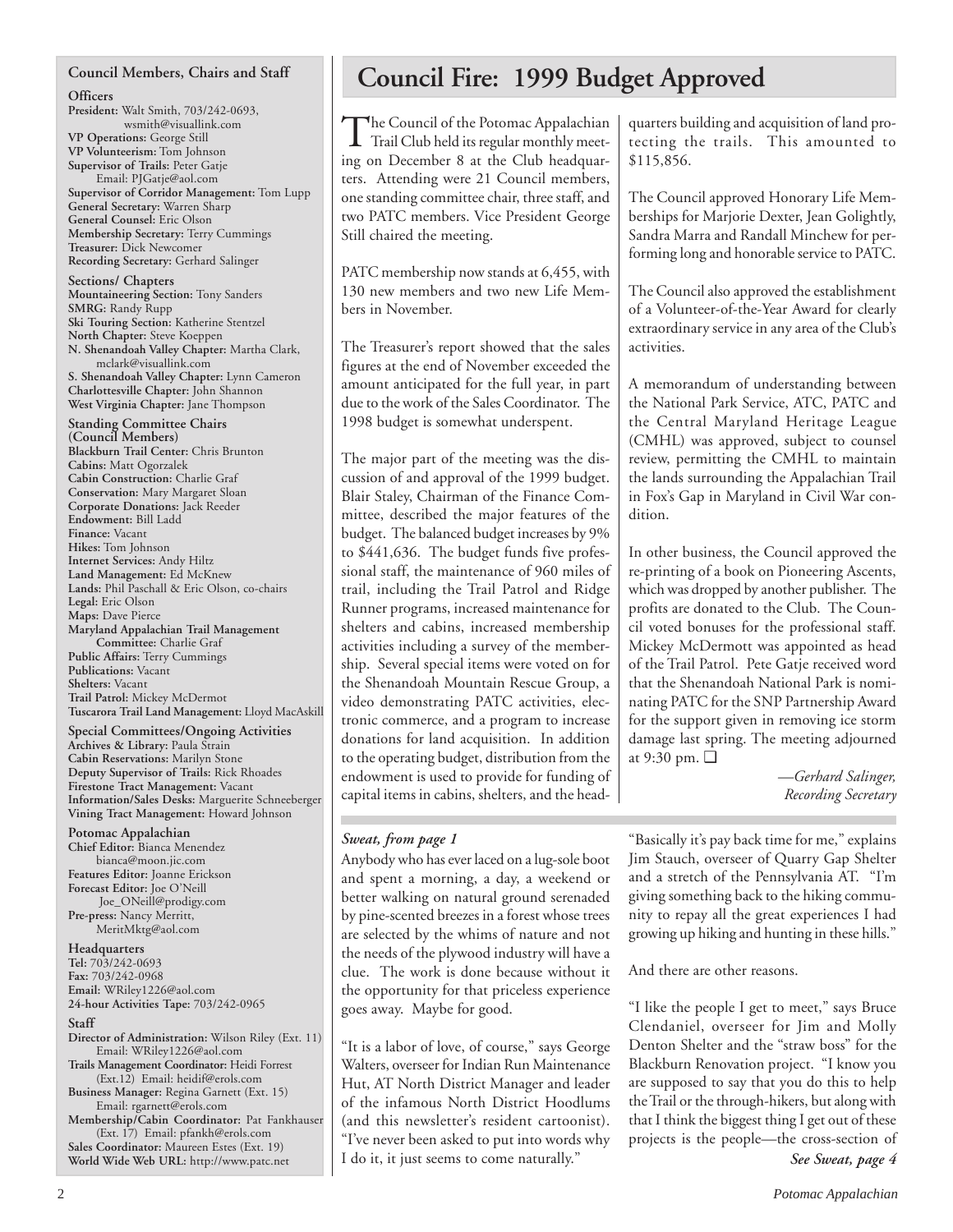## **A New Way to Recognize Volunteers—the Volunteer-of-the-Year Award**

Sharpen your pencil and get ready to<br>nominate! There is now a way to recognize that PATC worker whom you have admired for so long. The PATC Council, at its December meeting, approved an annual award for the outstanding Club volunteer.

The criterion is simple—it is "service to PATC in any area of Club endeavor—cabin or shelter construction, trail maintenance, sales, planning and coordination, etc." Service must be of a "clearly extraordinary nature." Anyone in PATC is eligible except for members of the Executive Committee, and anyone in the Club can nominate.

Send the name of your favorite PATC volunteer to the Club headquarters before the last Tuesday of October. All names will be considered by the Executive Committee at its October session. The award will be made at the general membership meeting in November of each year.

A plaque will be hung in the headquarters building, inscribed with the names of the recipients. The award also carries with it forgiveness of a year's membership dues and some suitable form of memorabilia, depending on the nature of the work done. ❑ *—Tom Johnson*

## **Walt's Notes**

### **Thanks for a Job Well Done**

As this issue of the *Potomac Appalachian* reveals, there are plenty of examples of how volunteerism works to achieve the objectives of the Club. One group of members who is responsible for attaining those objectives is the Council. They spend many hours as officers or committee chairs, sometimes in addition to another volunteer duty, such as being an overseer, in order to ensure that the activities and programs run smoothly.

I should like to recognize some Council members who have recently fulfilled their obligations and left the Council:

■ Jean Golightly recently completed thirteen years as Chair of the Publications Committee, responsible for editing and coordinating the Club's many publications. We can be grateful for all of the excellent publications that Jean got to the printers during that period and also that she has agreed to remain as Assistant Chair for awhile, in order that the transition goes smoothly.

■ John Andrews stepped down last fall as Shelter Committee Chair after a very productive period of conducting a complete inventory of shelter maintenance needs and following through on the action required. I also personally remember his example of how a parent can volunteer to lead a group and be a father at the same time. His two young daughters occasionally joined us at a meeting.

■ Blair Staley finishes a very successful tour as Finance Chair. Thanks to Blair for establishing a first-class budget process and also for spending the time to reconcile the many needs of committees that didn't have sufficient funds. The next chair will be able to step into the



### **How Can Volunteers Communicate?**

Is communicating different as a volunteer than as an employee in your regular job? I suspect that one difference is that you can normally count on talking with a fellow employee during a certain time of the work week. As a volunteer we sometimes have to double our efforts in order to arrange a meeting or a work trip, or to accomplish some other task. Chances are that a volunteer is not as accessible as a fellow employee.

One of the best ways to communicate in the PATC is to join one of the committees, thus ensuring that you have a voice in what goes on. The established committees are printed in the *PA*; please watch the Forecast Section for meeting arrangements, or call the Club for information. I also invite you to address Council upon occasion if you have information you wish to share. The Forecast indicates the procedure: simply call Wilson Riley for a five-minute slot. It is to your advantage to be able to provide a handout of your remarks to Council, especially if your information exceeds five minutes.

*See Walt's Notes, page 6*

## **Volunteerism**

service

Noun dating from 1844 1. also Voluntarism, the principle or system of doing something by or relying on voluntary action or volunteers 2. the act or practice of doing volunteer work in community



*Potomac Appalachian* 3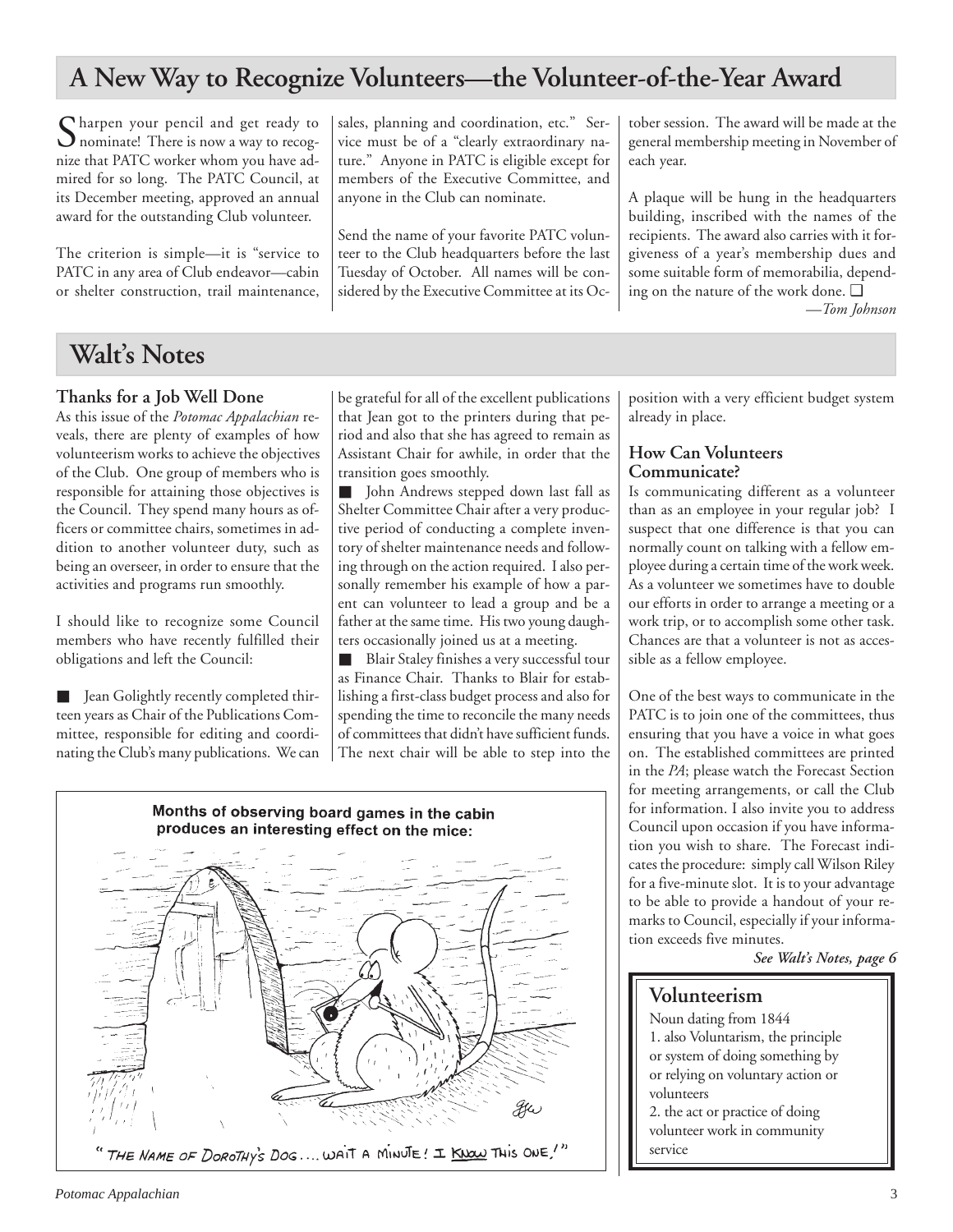## **Committment and Dedication: the backbone of volunteer trail maintenance** *Or, how a District Manager Survived the Ice Storm of '98*

Over a year ago I signed on as a Trail Over seer for Sams Ridge—a trail that not many people like to hike, much less think about maintaining. It was the first trail that I climbed on an organized Sunday hike shortly after becoming a member of the Potomac Appalachian Trail Club (PATC). I knew that a trail with Sams Ridge's elevation, stands of mountain laurel, patches of weeds and rather rocky tread is not a Trail Overseer's dream. But I signed on with the desire to accept the challenge and do the best that my time and energies would allow me to do.

Not long after that, Pete Gatje, our Supervisor of Trails, asked me if I had an interest in being a District Manager. Not good at saying no, I agreed on the spot without understanding the full impact of what I had signed on for. As Pete put it, if you like to hike trails, which I do, it will be fun as all you have to do is hike your trails and every now and then motivate an Overseer or two.

### **Unforeseen Challenges**

Going into last winter I did hike quite a bit, and for the most part the side trails in the North District of the Park looked pretty good, and it was FUN! Then our now infamous ice storm struck in early February, and I discovered just how much of an effort was required for storm damage cleanup. It was continuous from mid-February through mid-May for me, every weekend except Easter. It was then that I learned new meanings for the words commitment and dedication.

As summer arrived, I thought that all the North District trails were in reasonable shape after the cleanup, and that each and every trail by then had had at least two visits by the designated Overseer. As I later discovered, some blue-blazed trails in the North District had not seen an Overseer subsequent to the storm, and, although other trails may have entertained an Overseer's visit, it had not happened often enough.

*"Being a District Manager meant a lot of fun hiking around, then the ice storm struck in early February."*

## **Job Requires Determination**

When I agreed to be a Trail Overseer and subsequently a District Manager, I committed myself to giving whatever was necessary, both of my time and physical tasks, to get the job done. I did it with a dedication that told my inner self that anything less was not fair to hikers who used the trails, fellow trail Overseers, and the PATC-Shenandoah National Park partnership.

Is this the way all Overseers approach their trail responsibilities? For the majority the answer is yes, for a very small number the answer is no, and for still others there is an inbetween response. In PATC's *Overseer Handbook,* Section 7 spells out the effort required to maintain a trail. Six times per year may be more than needed for some trails and not enough for others.

But once or twice a year is not sufficient for any trail that I have hiked in the Shenandoah. Back to commitment and dedication. Overseers who are doing the job understand these terms. Those who are not need to take an in-

ward look and ask themselves if they need to renew their dedication. If this is not possible, ask for help in the form of a Co-Overseer or putting together a weekend work trip, or take a leave of absence until that time you can make the time available to do it right.

## **How Can You Help?**

My purpose in writing this article is not to turn off those of you who are doing trail maintenance with pride and a joy in your heart. My focus is twofold: first, to rekindle the flame for those Overseers whose flame is about to go out; and second, to those considering volunteering to become an Overseer, to let you know that a lot of effort is required to take on a challenging trail. If you have the time, understand the effort needed to maintain a trail and want to make a commitment, then call one of the District Managers seeking Overseers, listed on the last page of the *Potomac Appalachian.* Before calling, it may be prudent to hike the trail to visualize what you think will be required in the way of effort. If after talking with the District Manager, you think it is too much of a time commitment, volunteer to be a Co-Overseer for that or another trail that needs help.

Another approach is to join one of the several weekend trail crews that meet on a monthly basis during the non-winter months of the year. Maintaining a trail is a wonderful way to spend time in the outdoors and enjoy what nature has to offer, while achieving a sense of accomplishment as a volunteer that allows others to come after you to enjoy their day in the woods. ❑

*—Bernie Stalmann*

### *Sweat, from page 2*

society who comes out to help and the friendships that develop from working these projects together."

Many PATC volunteers say that getting involved in making the Trail happen gives them a perspective that other hikers never experience. Just as the steamboat captain knows the meaning of every ripple on the river, so too do trail maintainers get a unique understanding of the paths they tread. Every cut blow down, every water bar or painted blaze,

every brush and bramble trimmed back from the trail reveals something about the spirit and commitment of the maintaining organization and the individual overseer.

And how do people who have an interest in the trail get started? Some run into overseers or maintenance groups on a hike and ask questions or pitch right in; others might answer an ad run in a publication like this one. And others...

"I got started as I guess a lot of members do," Walters explained, "by using the cabins and then just getting involved in the service aspect of the Club. I got my first stretch of Trail from Jimmy Denton, and it just grew from that. I guess you could say I just found my niche. I think that if new members would come out on just one worktrip they would also catch the bug."

Here's to whitewashing that fence. ❑ *—George Still*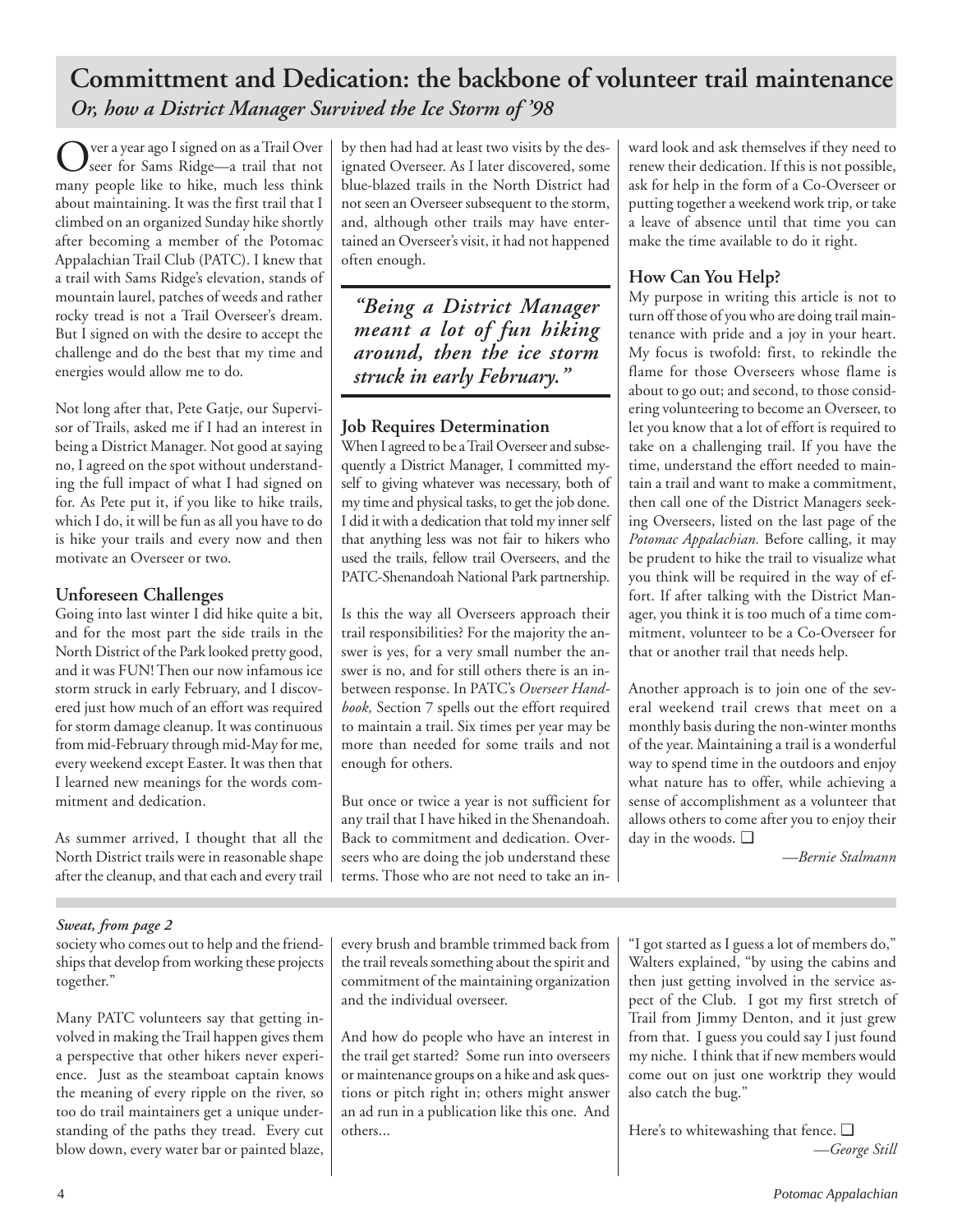## **College Student Meets Power Tools**

Somewhere I read the following quotation<br>in regards to members who are not the most active participants in club activities: "Can't live with 'em. Can't live without 'em. Can't shoot 'em." Once you volunteer, you realize how apt this statement is! For the six months after I joined PATC, I was just such a member. I figured that the financial assistance I had given was enough for now, until I could find some time to actually participate (as an undergrad in college, this is a very precious commodity!). I hid behind these excuses ("when the weather gets better," "when I have more time," "when I feel like it!").

Summer crept up on me, and suddenly those excuses were gone. My co-workers, who were veteran PATC-ers, kept talking about this cabin in the mountains called Blackburn. So finally one weekend in early summer found me at Blackburn Trail Center. I arrived late at night but was duly impressed with the cabin itself. It was pretty comfortable for a log cabin (not that I am an expert, but I never guessed they would be high on the comfort scale). There were a lot of friendly people to meet, and the next morning I watched the sun rise over the valley.

Morning also brought with it more people and, suddenly (eek!)-power tools! First of all, let me tell you that the "handiest" I've ever been was with a hammer and a screwdriver (and no, not at the same time!). So I tried to stay out of the way of anyone who appeared to be competent with a tool requiring electricity (if I failed in this I hope no one ever lets me know!). When I ran out of things to do or people to talk with, the Appalachian Trail was only a hop, skip and jump away. However, I found that the more I went to Blackburn, the less I ran out of things to do. There were always new people to meet and new jobs to try and get done before dinner (though I must say the after-dinner music was one of my favorite parts!).

After several work trips to Blackburn I decided to try trail work (I suppose this "volunteering" thing can be catching!). A friend of mine had just taken charge of the Fisher's Loop Trail not too far from the cabin, so one weekend a few of us headed out there to clear the path. That was a trip I will definitely never forget! It was a long time before I ever wanted to see a pair of loppers again. It was tedious,

tiring work to clear the trail of the overgrowth and fallen-down trees (but it was fun), and I found myself wondering many times how long it had been since anyone had walked along it. However, the woods are full of surprises (including Day-Glo caterpillars), and we found some evidence of people who had been there long before us. If you were to hike the loop you might find an overturned tree on what appears to be an old logging road, the sizeable trunk of which nearly consumes a gate hinge whose better days passed by ages ago. You might even find things we missed.

Outdoor labor may not be your bottle of mountain spring water. Fortunately PATC offers other ways to volunteer. I had a taste of administrative tasks when I helped former Membership Secretary Lisa Still plan the PATC Kids & Family weekend last October. I had never really considered how much preplanning goes into an event like this. We started coming up with ideas and scheduling in the summer, meeting occasionally at Headquarters to get on track with the rest of the "Planning Committee" (all four of us!). Despite the time commitment, I had a lot of fun working on this project. How can you not have fun when kids are involved! The hardest part for me was when I returned to school at the end of August and still had a lot more work to go for Kids & Family. I was in charge of coming up with crafts, and I was never more relieved than when we finally got the materials in and everything was settled. Would I do it again? Maybe. Still, I learned a lot from that experience.

For me, I found work in which I can look back and see a physical difference is the most rewarding (of course, this usually requires a lot of physical input!). When I looked back that day at Fisher's Loop, I thought about who might come along next and enjoy the trail, with its varying landscapes and sweetsmelling blueberry bushes. And at the end of the summer, Blackburn nearly had a completely new roof (though I will admit I stayed close to the ground every time!). Volunteering for the Club has its own rewards. There will always be an abundance of people to appreciate what you have done, no matter how small. And in some cases, your hard work and donation of time may be observed by future generations. ❑

*—Laura Horstkamp*

### **PATC's New Website Address Ready to Buy Maps Online? Secure Online Ordering to Appear Soon!**

PATC's website address is changing, but it will be a final change, since the Club will have its own unique domain name. The new domain name is "patc.net", and the new website address is http:// www.patc.net/

Acquisition of PATC's very own Internet domain is the first step in a process to bring secure online ordering to PATC's website. Secure online ordering will make it possible for visitors to order maps, guidebooks, and publications through PATC's website.

Each sale visitors complete through the website provides an added benefit to the Club, since PATC is able to receive full value on each Club publication sale. This extra money directly supports PATC's trail, shelter, and cabin volunteer efforts.

The online "storefront" used by PATC employs the most secure ordering system available on the Internet. Order processing and personal credit card information will be heavily protected using a 1024-bit Verisign digital signature and 40- or 128-bit encryption (depending on your browser). The Verisign signature enables visitors to securely exchange information with the PATC website through a private and trusted Secure Socket Layer (SSL) channel. Secure orders will be downloaded directly to PATC HQ on a daily basis, and typically turned around in 24 hours.

A specific launch date has not yet been established, but expect the service to become active during the first quarter of 1999. The exact launch date will be announced through PATC's "Members Only" email list. If you're a PATC member and would like to be added to the Member's Only list, please email your request to hiltz@mindspring.com

*—Andy Hiltz Internet Services Committee Chairman*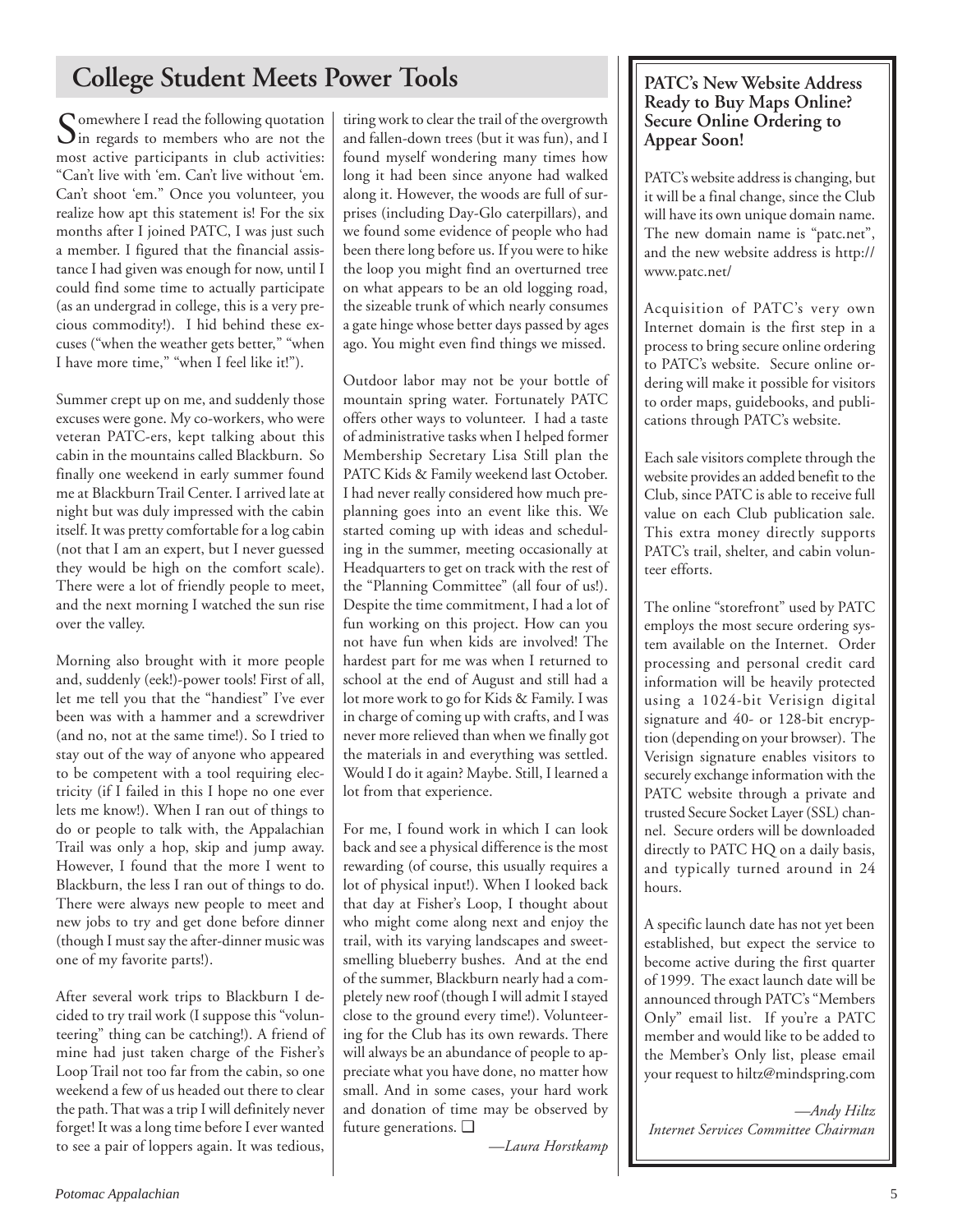### *Walt's Notes, from page 3* **Getting in Touch with Walt**

I recall that expectations for my communication techniques increased once I agreed to run for Club President. "Walt, you can not be president without having e-mail!" Gee whiz, I had gone through the transition of learning word processing back in the '80s. Now what scary thing was I being asked to do?

For some of us, born before World War II, the telephone was the most complicated device we ever had to deal with; the toughest communication problem then was how to get in touch with your girlfriend when someone else was tying up the party line!

I must admit now, after having an e-mail account for a few months, that they were right. You can't be PATC President without e-mail. The telephone and fax are still handy, but there is too much to be done to be relying on other volunteers returning phone calls by the

time you need the requested information. Therefore, my e-mail address is printed in the *PA.* I will normally be in Winchester to respond to any e-mail messages from Friday to Monday. If you would like to speak with me in the middle of the week, the Club telephone number is the best bet; leave a message on the voice mail if I'm not there.

### **Sharing with Others**

So far I have been discussing communicating within our organization without mentioning means for promoting our goals and activities outside the PATC through such media as the press or the Internet. We have made great strides over the years in this medium. The web page becomes more popular all the time. After secure online ordering from the website becomes effective, what will Andy think of next? But communication with nonmembers is another message in itself. I close with a few words on what each of us may have to relate to each other.

I have noted that some members seem to be somewhat reticent when it comes to telling their story, as if what they have to say doesn't matter. I encourage all of us to take that first step and share your experiences on the trail with others in PATC. There are so many talents evident among us. To name just a few: a cartoon in the *Potomac Appalachian,* a poem in the newsletter of the Northern Shenandoah Valley Chapter, a ballad sung around a campfire, or an explanation of an aspect of nature provided during a hike.

Please don't be bashful. We appreciate your talent. Sometimes we say thanks; sometimes we forget to, but as we look back we realize that the offering made a difference in our lives.

See you on the trail,

Walt

## **The Volunteerism Committee: What We're Talking About**

With 6,500 members and still growing,<br>PATC contributes thousands of hours a year to the trails movement and is one of the most active trail-maintaining clubs in the nation. Still, when Club members get together, the topic frequently turns to how to get members more active. There is always much hand-wringing about how only onefifth of the membership does 99% of the work, and how we need ways to get more members involved. All of this is true, but with a varied membership with different family and community obligations, it is inevitable that the load is carried by a few. The trick is to entice a constant infusion of inactive members into the active ranks. This was a hot topic of conversation at the long-range planning meeting at Highacre on December 5, 1998. A special committee was formed to discuss volunteerism and propose new initiatives. The committee is comprised of Tom Johnson, Terry Cummings, John Luck, Pete Gatje, Becky Swinehart, Randy Rupp, Jane Thompson, Shirley Strong, Mickey McDermott, Martha Clark and Pat Fankhauser.

What are we really talking about—getting more members involved, or training members for leadership positions? There was consensus that PATC is adequately discharging its responsibilities for trail stewardship and

that, in terms of numbers, we seem to have enough volunteers. The debate seems to be over how to grow new leadership to move the volunteers forward into doing the right jobs in the right way. As we looked around the room, we were seeing the Club leadership— the same faces, year after year. There is a profusion of talented individuals in the Club who could be moving into leadership positions with the right kind of encouragement.

The committee recognized that it was important to establish initial contact with new members. The new member survey and the new member meetings are an important first step. The *Potomac Appalachian* is the way that we maintain continued contact with the existing membership. These first contacts should be followed up with telephone calls to get the new members involved. Since there are so many new members every month, a single person cannot keep up with all the calling required, and the Membership Secretary will need help.

Shirley Strong emphasized mentoring as a forgotten PATC art. She reminded us that most of us became active in the Club as the result of one or two individuals who encouraged us to take new roles. This, in her view, was the best way to grow leaders.

Several people mentioned the need to provide geographically dispersed activities in new or less unusual venues. As the Club membership becomes stronger in outlying areas, we should be more creative about location focus. For instance, the Club intends that Blackburn Trail Center take on a new role as a center of social activity, as an adjunct to its original purpose as a haven for through-hikers.

There was much discussion about the need to provide activities that would attract new members—"magnet" events like the annual pig roast, family weekend, and Dogwood Half Hundred hike. We need new ideas and new people to take the lead. This discussion dovetailed with the talks about geographical dispersal of activities.

Most important, perhaps, was the discussion about volunteer appreciation. Volunteerism flags when no one seems to appreciate the effort. It is important for leaders of Club activities to make sure that the most active volunteers are recognized. One suggestion was to establish a program of gift certificates, T-shirts, mugs and other tangible symbols of a volunteer's work. A second idea was to give volunteers a "leg up" on cabin rentals as a reward for service. Both ideas will be pursued at future meetings of the Volunteerism Committee. ❑

*—Tom Johnson*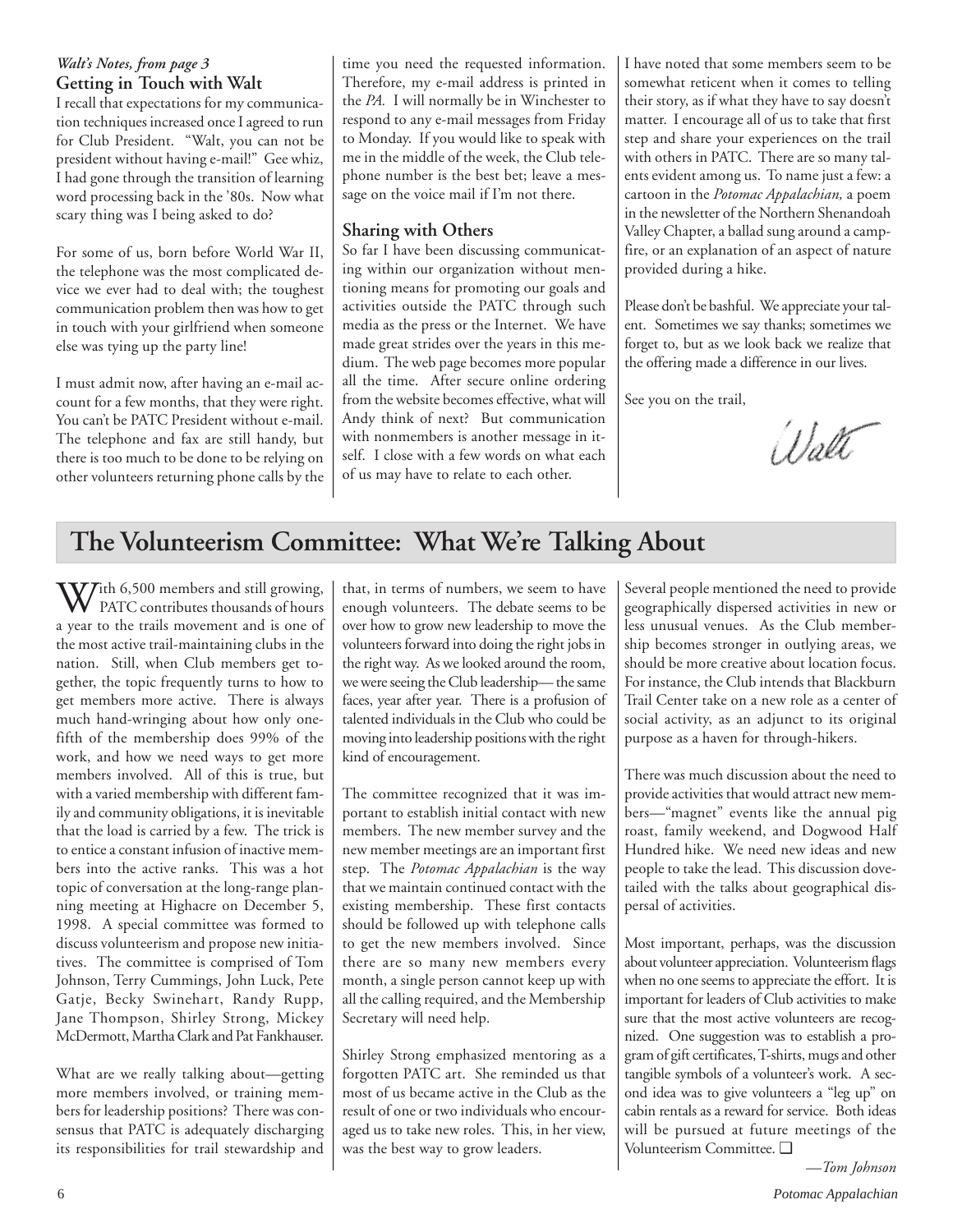## **The Craft of Trail Work**

 $\sum$  those of us who've inquired about such things, the answer heard most often to the question "What got you into trail work?", is almost universal. After years (or decades) of day hikes, backpacking trips, cross-country skiing adventures, family picnics, etc., the outdoor afficionado decides it's "time to give something back." And most of us realize that the vast network of wilderness trails in this country was not built (and cannot be adequately maintained) by government agencies.

The answers to the question, "What keeps you involved?" are, I believe, different and more diverse.

My personal reasons include contemplative time in the outdoors and a good excuse to organize group outings with like-minded individuals. And a third, (for me, more compelling) aspect of trail work: that of the craft of trail design and construction.

While proponents exist for either extreme, to me a recreational footpath should neither appear to be overly "natural" nor solidly "functional." Trails are human creations and should reflect the craft and ingenuity of their builders, i.e., they need not be transparent to the wilderness visitor. They are not, on the other hand, utilitarian means to an end, such as the asphalt turnpikes built to tourist attractions in popular National Parks. A well built trail stands on its own, a creative achievement in harmony with its natural surroundings.

The best trails speak to this aesthetic. The path from Panorama to Mary's Rock in Shenandoah National Park is an excellent example. The builders, CCC master craftsmen, fashioned their trail on a steep ridge by building high crib walls of dry laid stone. They filled the treadway and carefully outsloped it to shed ground water with almost no need for run-off devices. The grade was designed to remain even and manageable from the Gap to the summit, with viewpoints and switchbacks incorporated "naturally." The effect is of an incredible engineering effort, only noticeable to those interested in such things. To the casual hiker, it is simply a lovely mountain trail through oak and laurel to a spectacular view.

The craftsmanship that was brought to bear in the construction of this and other trail sections is the enduring interest of many who

stay involved with this sort of volunteer work. What the PATC offers is the chance to learn these skills by instruction and practice. Rock work, timber construction, cribbing methods, erosion control and rigging techniques are some of the crafts we employ. Our tools range from modern (winches and chain saws) to traditional (crosscut saws and draw knives). Crews include a diversity of energy and muscle types that would make Walt Whitman proud, with men and women, retired folks and college students, all contributing, advising, straining, pushing and building together. Our instructors are other Club members with particular areas of expertise (rock wall construction, Griphoist rigging, crosscut sharpening, etc.) and government partners with long years of experience.

This opportunity, the chance to learn the subtle crafts and traditional skills involved in trail building and to practice these tech-

## **Corridor Monitoring Workshop**

 $A<sub>on March 20, 1999</sub>$  at Bears Den Hos-<br>
on March 20, 1999 at Bears Den Hostel from 9:00 a.m. to 5:00 p.m. This will be the first corridor monitor workshop held in five years and there are currently several areas that need monitors. This workshop will be necessary to learn the technical skills needed to be a successful monitor.

niques in the beauty of the Appalachians, is the gift the PATC offers its members.

When I first took on the position of District Manager for trails in the Central District of Shenandoah and was struggling to fill the numerous overseer vacancies in the Park, Pete Gatje advised me to be patient and fill the positions with care. "A good overseer", he said, "will know that the Club is doing him a favor and not the other way around". I can't say it any better. ❑

*—Kerry Snow*

*Kerry Snow would like to dedicate his remarks on volunteerism to Mark Stowell, a volunteer in the true spirit of the word. Mark loved the mountains of Shenandoah and labored, with his wife JoAnn, as overseer of the Corbin Hollow Trail in the Central District of the Park. Mark died unexpectedly on the 26th of December. He was 45 years old.*

day nights. Please send your registration form to Heidi Forrest, 118 Park Street, S.E., Vienna, VA 22180 or fax to 703 242-0968 by February 28, 1999. ❑

Registration is required to attend the workshop as space is limited. The hostel will provide free overnight lodging Friday and Satur-

## **Hiking in Shenandoah Park this Winter?**

The Shenandoah National Park Communications Center has resumed posting Skyline Drive closures in PATC's Trails Forum. If you intend to visit the Park, and are wondering if the Drive is opened or closed, the Park posts current status in "near real time" through their internet connection. To find the PATC Trails Forum, visit the Club's main web page (http://www.patc.net) then follow the link.

## **1999 Dogwood Half Hundred Scheduled for April 24th**

This event still needs a volunteer to coordinate the day's activities.

If we do not have a volunteer by February 15, we will have to cancel the Dogwood for this year.

Please call Chris Brunton, 703/560- 8070 or Tom Johnson, 410/647-8554, to volunteer.

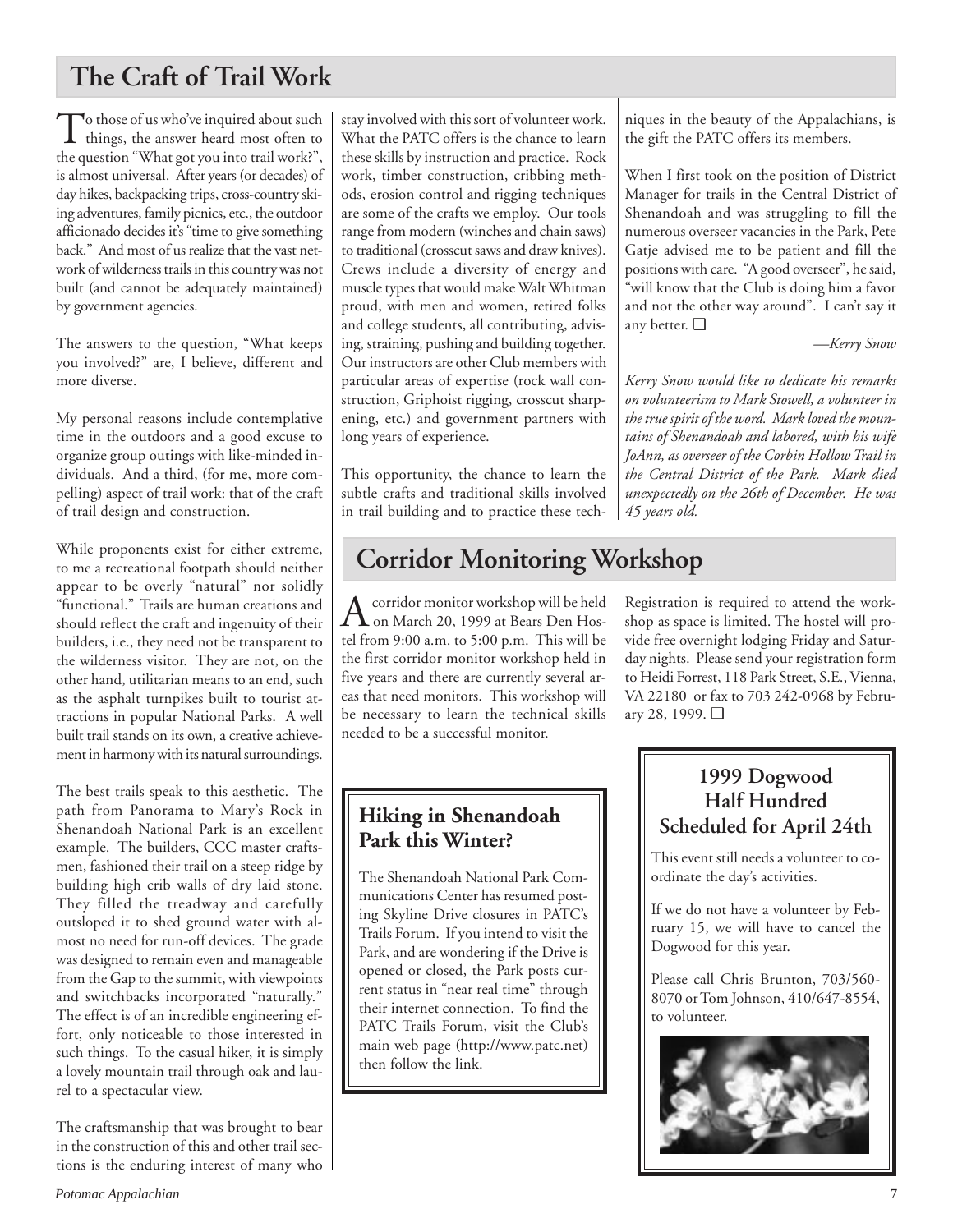#### **Charlottesville Chapter**

The Charlottesville Chapter hikes every Saturday, summer, winter and in between. Hikes are about 8 miles. Trail maintenance is usually done on the last Saturday of the month. Meet at Sprint parking lot, 2307 Hydraulic Road at 9 a.m. with food and water for the day. We hike trails in the Southern, Central and occasionally Northern Districts of Shenandoah National Park, and in George Washington National Forest. INFO: Jere Bidwell 804/295-2143, John Shannon 804/293-2953 or Lois Mansfield 804/973-7184.

#### **North Chapter**

The North Chapter of PATC conducts monthly trail work trips on the Maryland and Pennsylvania sections of the Appalachian Trail (AT) and on the Pennsylvania sections of the Tuscarora Trail. We also lead hikes on these and other trails. Maryland AT work trips are generally held on the first and third Saturdays—contact Rick Canter (rbcanter@erols.com), 301/824-4942 for information. Pennsylvania work trips are generally held on the AT on the first Saturday and on the Tuscarora on the third Saturday—contact Charles Irvin at 301/447-2848. Pennsylvania AT work trips also include an optional Saturday night stay at the Gypsy Springs cabin. Dinner, breakfast, and camaraderie available. For information on upcoming hikes, contact Chris

## **Chapters**

Firme at 717/765-4833. For general chapter information, contact chapter president Steve Koeppen (skoeppen @qis.net) 410/756-2916.

#### **Northern Shenandoah Valley Chapter**

The Northern Shenandoah Valley Chapter sponsors hikes in national and state parks and forests in the Shenandoah Valley vicinity, open to the public, on a monthly basis except during the winter. Hikes are posted in the **Forecast.** Other activities are in the NSV Chapter Newsletter. For further information contact to Martha Clark (mclark@visuallink.com) 540/ 665-2101.

#### **Southern Shenandoah Valley Chapter**

See **Forecast** for work trips and hiking events sponsored by the Southern Shenandoah Valley Chapter. Most trips meet in Harrisonburg at the Cloverleaf Shopping Center at 8:00 a.m. Hikers from the DC area should allow about 3 hours to get to our region. INFO: in Harrisonburg, call Suzanne 540/269- 4341; in Staunton or Waynesboro, call Vernon 703/ 886-9218, or Doris 540/885-4526.

#### **West Virginia Chapter**

Chapter meeting at Highacre on the first Wednesday of the month; see **Forecast** for up-coming activities. For further information on chapter activities or to receive the chapter newsletter contact Jane Thompson 301/ 865-5399.

#### **Ski Touring Section**

The Ski Touring Section has served since 1974 to introduce Washington area residents to crosscountry skiing and to provide cross-country skiing opportunities to experienced skiers. The Section sponsors winter weekend ski trips for all levels of skiers to nearby mountains in Maryland, West Virginia and Pennsylvania, as well as periodic social events year round. INFO: Katherine Stentzel 703/781-3249.

#### **PATC Midweek Hikes**

PATC's **Vigorous Group** hikes 8-10 miles at a fast pace; and the **Easy Hikers** hike 5-8 miles on trails with little elevation change. See below for scheduled trips; check the weekly tape (703/ 242-0965) on Thursday or Friday for any changes or additions.

#### **Other Clubs' Hikes**

Capital and Wanderbirds hike on Sundays, traveling by bus and leaving from downtown, with suburban stops as well. Center Club, Northern Virginia Hiking Club and Sierra Clubs hike on both Saturdays and Sundays using carpools, which often leave from a suburban Metro stop. Schedules are available at PATC Headquarters and are published in area newspapers on Fridays.

## KEY to Forecast Activities

**All events are marked for easy identification.** Late changes or cancellations are listed on the weekly information tape (703/242-0965), which is updated on Wednesday evening for the following seven days. The Forecast can also be found on PATC's Web site at http://www.patc.net

- ` **Hiking Trips**
- **然 Backpacking Trips**
- } **Trail Work Trips**
- **Cabin/Shelter Work Trips**
- ❖ **Special Events**

#### **Meetings**

#### **Cross-Country Skiing**

**Note to all hike leaders:** Please ask nonmembers on your hike if they would like to join PATC, then get names and addresses so a club volunteer can send them information packets. Thanks!

**January**

## **30 (Saturday)**

#### **MEETING - Chapter Presidents with Club President Glass House, Fort Valley, VA**

10:00 a.m. Purpose is to strengthen organization and membership of the chapters, and to provide input for the Futures Group. INFO: Walt Smith (wsmith@ visuallink.com) 703/242-0693.

## **February**

#### **1 (Monday) DEADLINE - March Potomac Appalachian Headquarters, Vienna, VA**

5:00 p.m. All items for the next issue of the PATC newsletter must be submitted on disk if possible to headquarters, or via e-mail or e-mail attachment to bianca@moon.jic.com. Allow one week for postal service delivery.

#### **2 (Tuesday) MEETING - Trail Patrol Headquarters, Vienna, VA**

7:30 p.m. Trail Patrol volunteers are PATC's good will trail ambassadors to the hiking public. They provide a visible, reassuring presence on the trails, educating the public on good hiking practices, minimum impact hiking and camping ethics. Patrol members are trained in land navigation, emergency procedures, radio communications and personal equipment. All patrol volunteers are also expected to become certified in a recognized basic first aid course. Some equipment and uniform items are provided upon completion of training. INFO: Mickey McDermott, 703/ 866-0928.

#### **2 (Tuesday)** ` **HIKE - Vigorous Hikers**

A fast paced hike of about 12-17 miles for strong hikers who enjoy a fast paced workout in the clear winter air. INFO: Cliff Noyes 703/451-5181.

#### **3 (Wednesday)**

#### ` **HIKE - Easy Hikers Bethesda, MD**

Meet at 10:00 a.m. in the Little Falls Library parking lot. The Library is at 5501 Mass. Ave. in Bethesda, just after the Westbard/Fort Sumner intersection. We will walk 3 miles on pavement to MacArthur Blvd. and back, with an option to continue on the Crescent Trail toward Bethesda. There are some hills on this walk. INFO: Sylvia 301/229-0438.

#### **3 (Wednesday)**

#### **MEETING - West Virginia Chapter Highacre, Harpers Ferry, WV**

7:00 p.m. Enjoy slides of local hikes, New Hampshire and the Mahoosic Notch (the hardest mile on the AT). Kurt Rowan will share some of his shots over the past few years. INFO: Jane Thompson 301/865-5399 before 9 p.m.

#### **4 (Thursday)** *All* CLASS - Backpack Cooking and Nutrition **REI, College Park, MD**

7:30 p.m. Backpack Cooking and Nutrition. Tired of all those old recipes? AT Through-hiker and NOLS graduate Jeff Judkins will demonstrate new approaches and recipes that are lightweight, simple to prepare and taste like the best home cooking. INFO: REI 301/982-9681.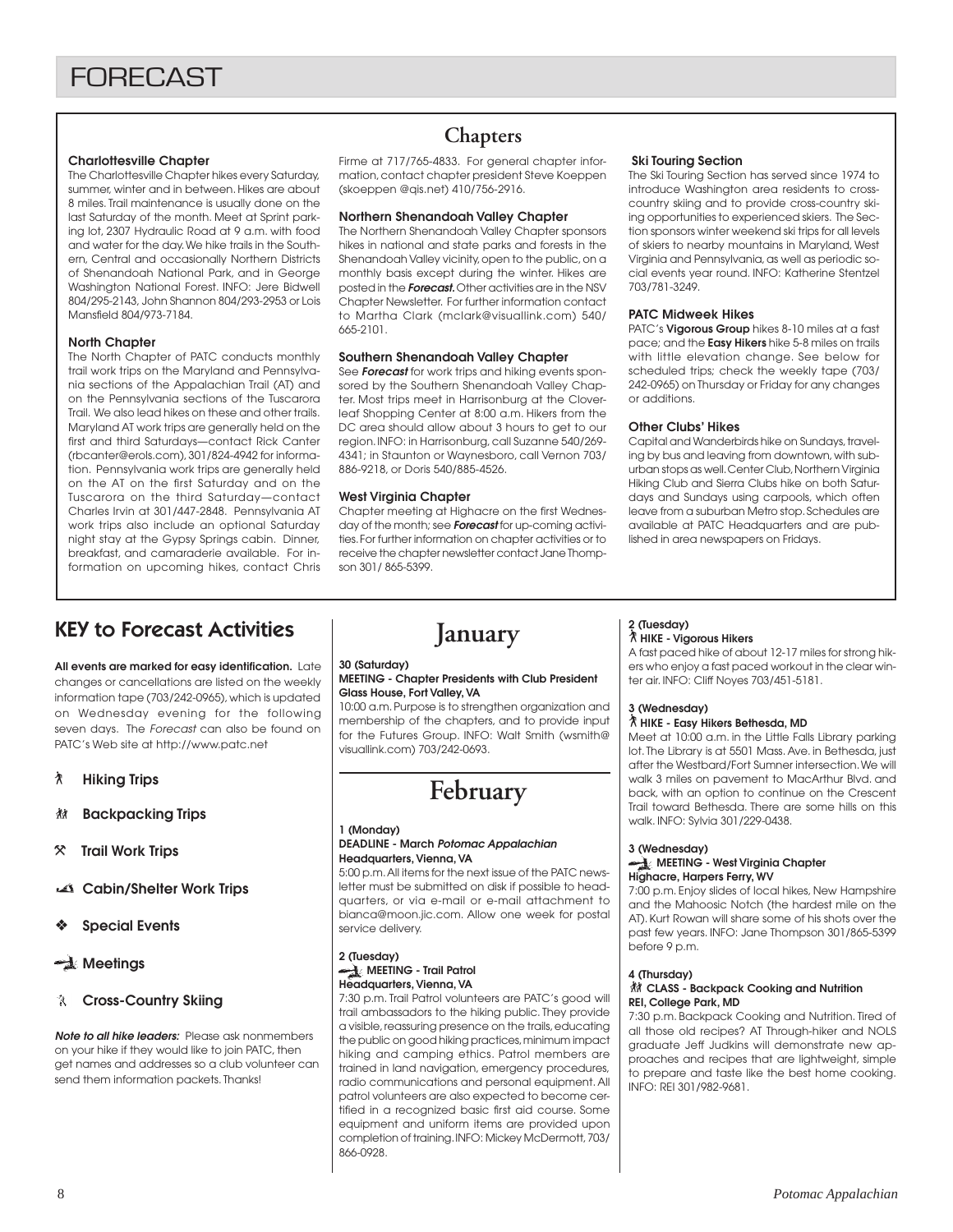## **FORFCAST**

#### **4 (Thursday) MEETING - New Members Headquarters, Vienna, VA**

7:00 p.m. Curious about the Club? Want to learn more? The best way is to attend a New Members Meeting (but you don't have to be new to qualify). Attend the first meeting of the year and find the mysteries of PATC revealed in full. Refreshments will be served. INFO: Terry Cummings (TCIVP@aol.com) 410/489-4594.

#### **5 - 7 (Friday - Sunday) SKI TRIP - Ski Touring Section Canaan Valley, WV**

Ski Touring Section X-C ski weekend. Canaan Valley/ White Grass. Ski Canaan Valley that has an annual average snowfall of 150 inches. For beginners, for additional cost, leader will arrange for cross country ski instruction from the expert staff of the White Grass Touring Center. Accommodations will be at suites in the Village Inn Chalet, holding a total of 13 people, which is very close to White Grass and backcountry skiing. Cost for two nights lodging is \$75. INFO: Mitch Hyman 202/244-0148.

#### **5 - 7 (Friday - Sunday) SKI TRIP - Ski Touring Section Crystal Lake, PA**

Ski Touring Section X-C ski weekend. Stay at the cozy White Pine Cabin and ski out the door on the camp's well-maintained trails in the snowy Endless Mountains of Northern PA. \$90 covers two nights lodging, breakfasts, Saturday night dinner, and the trail fees. INFO: Greg Westernik 301/839-1762.

#### **6 (Saturday)**

#### ` **HIKE - Northern Shenandoah Valley Chapter Manassas National Battlefield Park, VA**

Enjoy both nature and history as the NSVC hikes through the Manassas National Battlefield. This five mile hike will trace the Battle of First Manassas, the first major battle of the Civil War. Join us as we step back into history to a turbulent time in our past when brother fought brother and a general held back the Union surge just like a stonewall. Leader/INFO: Catherine Pipan (Pip1atfc@aol.com) 703/263-0420.

#### **6 (Saturday)**

#### **SHELTER WORK TRIP - Inspection**

Shelters inspection trip. This is the easiest way to get your feet wet with Shelters activities. INFO: George Still 703/425-3884.

#### **6 - 7 (Saturday - Sunday)**

#### **CABIN WORK TRIP - Tulip Tree Cabin Shaver Hollow, VA**

Tulip Tree Cabin is really starting to look like a cabin now. It has doors and windows cut out of the walls, which are up to full height now. Joists for the second floor are going on now, and before long we will be putting up rafters. Dont worry though there is still plenty of interesting work to be done. If you still haven't had an opportunity to hew a log there is still time. INFO: Charlie Graf 410/757-6053.

#### **6 - 7 (Saturday - Sunday)** } **TRAIL WORK TRIP - North Chapter Appalachian Trail, PA**

Meet at US 30 and PA 233 at the parking lot of Caledonia State Park. Departure 9:00 a.m. sharp. INFO: Charlie Irvin 301/447-2848.

#### **6 - 7 (Saturday - Sunday) CLASS - Wilderness First Aid Alexandria, VA**

This sixteen-hour class includes classroom study, hands-on practice and results in a two-year certification. The cost is \$125. Registration is limited to 25 people. Additional information on the Internet at: http://wfa.net. INFO: Christopher Tate 703/836-8905.

#### **7 (Sunday)** ` **HIKE - Southern Shenandoah Valley Chapter Augusta County, VA**

Hike in Briery Branch/Little River area — 6 miles. Hikers should plan for a full day of hiking and bring lunch, water and raingear as well as sturdy shoes. INFO: Lynn Cameron (camerosl@jmu.edu) 540/234- 6273 , Doris True 540/885-4526 or Vernon Garber 540/ 886-9218.

### **8 (Monday)**

#### **MEETING - Shenandoah Mountain Rescue Group**

**Headquarters, Vienna, VA** 7:30 p.m. New members meeting. INFO: Martin Juenge (mjuenge@rpihq.com) 703/255-5034 then press #5.

#### **9 (Tuesday) MEETING - PATC Council Headquarters, Vienna, VA**

7:00 p.m. - sharp. The PATC Council meets the second Tuesday of every month to conduct business of the Club. All members are welcome, but members wishing to address the Council should call two weeks prior to the meeting in order to be included on the meeting agenda. INFO: Wilson Riley (wriley1226@aol.com) 703/242-0693 x11.

### **9 (Tuesday)**

#### ` **HIKE - Vigorous Hikers**

A fast paced hike of about 12-17 miles for strong hikers who enjoy a fast paced workout in the clear winter air. INFO: Cliff Noyes 703/451-5181.

#### **10 (Wednesday) MEETING - Mountaineering Section Headquarters, Vienna, VA**

8:00 p.m. Second Wednesday of every month. INFO: Tony Sanders 202/362-3819 or see PATC's website (http://www.patc.net/mtn\_sect/).

## **10 (Wednesday)** ` **HIKE - Easy Hikers Theodore Roosevelt Island, VA**

Meet at 10:00 a.m. in the parking lot of Theodore Roosevelt Island for THEODORE ROOSEVELT ISLAND-WINDY RUN VALLEY hike of 6 miles. Roosevelt Island parking lot is accessible only from west bound lanes of Washington Memorial Parkway in VA, traveling towards Rosslyn. INFO: Elizabeth Cook 202/265-0747.

#### **11 (Thursday) MEETING - Publications Committee Headquarters, Vienna, VA**

7:00 p.m. The Publications Committee is looking toward the future. What kind of publications should be developed and produced? Are you interested in researching for, writing, editing, or producing publications? Join us as we begin to develop the future look. INFO: Walt Smith (wsmith@visuallink. com) 703/242-0693.

#### **11 (Thursday)**

#### ` **HIKE - In-between Hikers**

#### **Wakefield/Lake Accotink Parks, Fairfax, VA**

A moderate/fast mostly flat 8-9 mile circuit hike. Meet at Wakefield Park at 10:00 a.m. Beltway exit 5, Braddock Road, west then 1/8 mile right to the park entrance road and meet at the first parking lot on left. INFO: Hank Comeau (hankcomeau@aol.com) 703/451-7965.

#### **11 (Thursday)**

#### **CLASS - Geology of Great North Mountain REI, College Park, MD**

7:30 p.m. The Geology of Great North Mountain. West of the Blue Ridge, across the Shenandoah Valley, Great North Mountain rises as the eastern rampart of the ridge and valley geologic province. Long ago this ridge was an ocean shoreline. On Saturday, February 13, Ed will lead a hike to the area to view rock formations and fossil sites. INFO: REI 301/982-9681.

#### **12 - 15 (Friday - Monday) SKI/HIKE/DANCE Laurel Highlands, PA**

Escape to the Laurel Highlands of western Pennsylvania to cross-country ski out of your cabin. Evenings will be spent singing and folk dancing. Bring both your "left feet" as we will teach you how to cross-country ski and folk dance. A complete children's program is provided. This event is cosponsored by the Sierra Club and the Folklore Society of Greater Washington. Costs: \$142 adults, \$55 for children. This covers all instruction, music, accommodations and lodging. INFO: Bob Mathis (Robert\_Mathis@fc.mcps.k12.md.us) 301/589- 7539.

#### **12 - 15 (Friday - Monday) SKI TRIP - Ski Touring Section Laurel Highlands, PA**

President's Day Weekend, Friday-Monday. Ski Touring Section X-C ski weekend. Join us for a trip to the Laurel Highlands of Pennsylvania. We've expanded the trip to three nights (Friday, Saturday and Sunday) this year. We'll be staying at the Laurel Manor and the Ligonier Inn. Costs estimated to range from \$55-\$90 per room per night. We'll be skiing at Laurel Mountain, Hidden Valley and Laurel Ridge. INFO: Kathy McDermott or John 703/846-9207.

#### **13 (Saturday)**

#### } **TRAIL WORK TRIP - Massanutten Crew Massanutten Mountain, VA**

Call 5 days ahead. INFO: Wil Kohlbrenner, 540/477-2971.

#### **13 (Saturday)**

#### ` **HIKE - North Chapter, Tuscarora Trail Hike # II-9 George Washington National Forest, VA**

Massanutten East Elizabeth Furnace (Va. Rte 678) to Va. Rte 340. 14.7 moderate-to-difficult miles with an elevation change of 1640 ft. INFO: Chris Firme 717/ 765-4833 after 6:00 p.m.

#### **13 (Saturday)**

#### **SHELTER WORK TRIP - Inspection**

Shelters inspection trip. PATC Shelters (and their overseers) need a checkup from the neck up. Come give us a hand. INFO: George Still 703/425-3884.

#### **13 - 14 (Saturday - Sunday)**

#### **CABIN WORK TRIP - Blackburn Trail Center Round Hill, VA**

Work continues through the dark and cold Winter months at many of the Clubs cabins but Blackburn is a bright and warm spot on the side of the Blue Ridge with a modern kitchen, hot and cold running water, and warm wood-burning stoves to sit around in the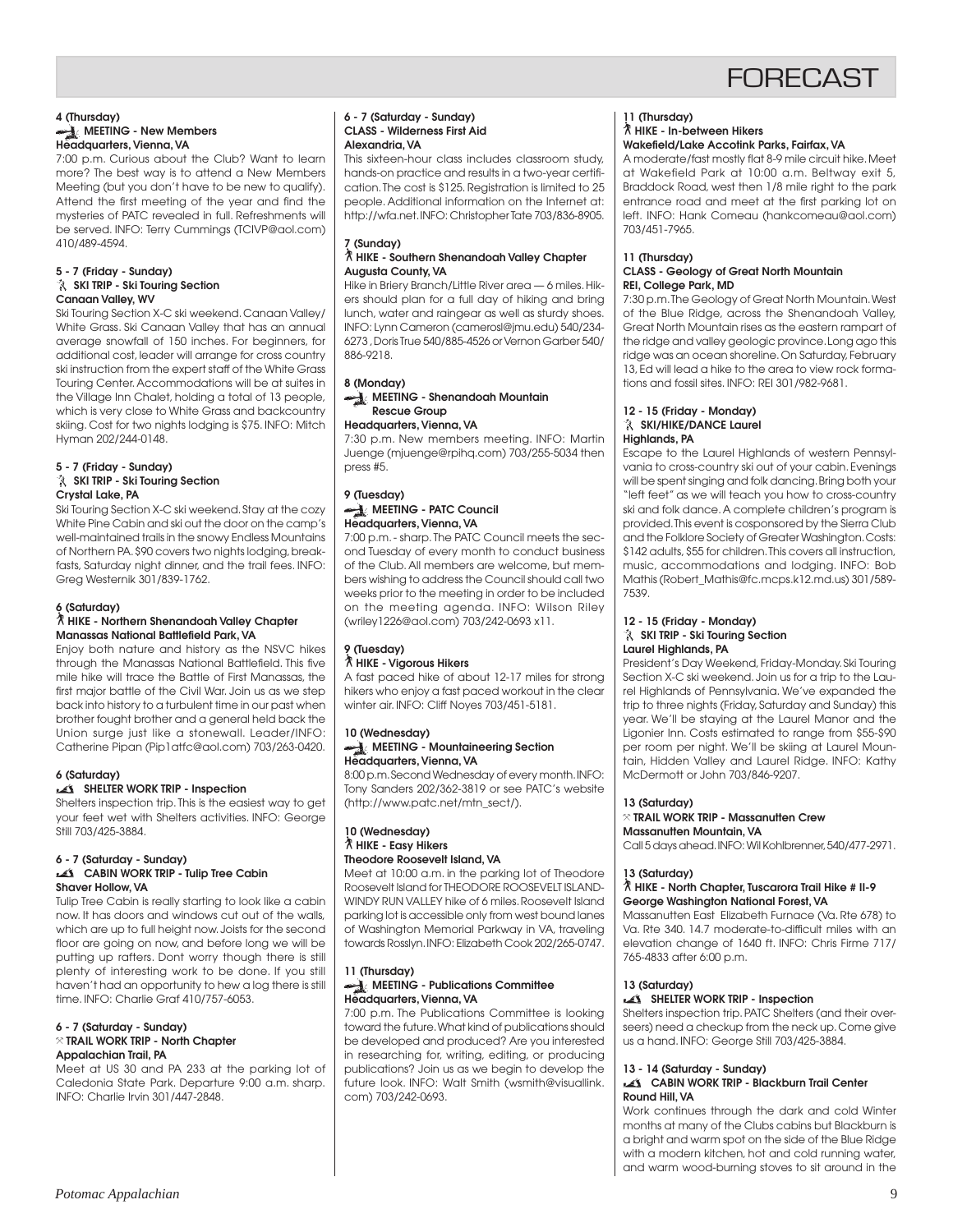## **FORECAST**

evening. We are working on the inside of the cabin doing dry wall and carpentry work that requires both skilled and non-skilled workers. Reservations are limited and required, so dont miss out on this exciting Winter trip. Reservations/INFO: Chris Brunton 703/560- 8070 or Bruce Clendaniel 410/820-7550.

#### **13 - 14 (Saturday - Sunday) CABIN WORK TRIP - Cadillac Crew Highacre, Harpers Ferry, WV**

Come stay at Highacre House in scenic Harpers Ferry to help get this historic site's landscaping and shrubbery into top shape for the early (we hope!) Spring. Bring a lunch and water for Saturday noon. Saturday night community dinner. Please call by February 5 to let us know if you're participating! INFO: Fran Keenan (frannanc@erols.com) 703/938-3973 or Jon Rindt (jkrindt@erols.com) 703/573-2261.

#### **14 (Sunday)**

` **HIKE - Valentine Day Family Hike Cabin John Regional Park, MD**

Cabin John Trail up to 5.8 miles (depending on experience). Pack your child up the Cabin John Creek Trail. Suggested age 6 months to 4 yrs. Meet at Cabin John Rec. Center (Parking lot nearest to the bridge) at 9:30 a.m. 2 miles per hour pace. Weather dependent. Possible picnic lunch at Cabin John Regional Park. Limit 12 participants. INFO: John Butler (John-Butler@msn.com) 301/263-0141.

#### **15 (Monday) MEETING - Conservation Committee Headquarters, Vienna, VA**

7:00 p.m. INFO: Mary Margaret Sloan 703/807-0746.

#### **16 (Tuesday) MEETING - The Futures Group Headquarters, Vienna, VA**

7:00 p.m. (third Tuesday of each month). Meets to research, develop, and recommend to membership changes to PATC organization, constitution, and bylaws in order to meet challenges of the next century. PATC members welcomed. INFO: Walt Smith (wsmith@visuallink.com) 703/242-0693.

#### **16 (Tuesday)**

#### ` **HIKE - Vigorous Hikers**

A fast paced hike of about 12-17 miles for strong hikers who enjoy a fast paced workout in the clear winter air. INFO: Cliff Noyes 703/451-5181.

#### **17 (Wednesday) MEETING - Shelters Committee Headquarters, Vienna, VA**

7:30 p.m. (third Wednesday of each month). Why stay home and build a ship in a bottle when you can get fresh air and exercise building shelters outdoors? Help the Shelters Committee finalize plans for 1999 and chart a course for 2000. INFO: George Still 703/425- 3884.

#### **17 (Wednesday)** ` **HIKE - Easy Hikers Burke Lake, VA**

The Easy Hikers will hike 5 level miles around Burke Lake, VA. Meet at 10:00 a.m. at the marina snack bar. To reach Burke Lake from the Beltway, take Braddock Rd. West to Burke Lake Rd, left to Ox Rd. (VA 123), left to park entrance on left. From I-66, take VA 123 south to park entrance on left. INFO: Shirley Rettig 703/836-0147.

#### **18 (Thursday) 35 mm screening work party PATC HQ, Vienna, VA.**

1:30 pm. Spend 2-3 hours sorting labeled, colored slides in Club archive by decade of when they were taken. Bring magnifying glass or hand-held slide viewer, if you have them. INFO: Paula Strain, 301/ 340-6895.

#### **19 - 21 (Friday - Sunday) SKI TRIP - Ski Touring Section Laurel Highlands, PA**

Ski Touring Section X-C ski weekend. Ski Laurel Highlands which usually has the best snow conditions within a few hours drive of DC. Stay at a modest motel in Jennerstown, PA which is less than ten miles from Laurel Mountain and also close to Hidden Valley and Laurel Ridge. Cost is \$55 for two nights lodging. INFO: Erma Cameron 703/273-4578.

#### **20 (Saturday)** } **TRAIL WORK TRIP - North Chapter Tuscarora Trail, PA**

For meeting place and other details, call Charlie Irvin 301/447-2848.

#### **20 (Saturday)**

#### **CLASS - Outdoor Leadership and Wilderness Risk Management Seminar**

#### **REI, Baileys Crossroads, VA**

10:30 a.m. - 4:30 p.m. Much has been written over the years about wilderness survival, first aid, and outdoor skills. Comparatively little has been written about accident prevention, proactive planning and organization, wilderness safety management, group dynamics and decision making and effective outdoor leadership. This seminar will cover concepts and protocols that assist individuals in planning and preparation and running of outdoor trips and events, safety management and risk assessment. It will also introduce participants to preventative search and rescue, time control plans, confrontation and intervention techniques, and setting people up for success. This is a timely and excellent class for youth leaders, hiking club members and leaders and any outdoor enthusiast. The seminar will be conducted by Christopher Tate, Director of the Wilderness Safety Council. The seminar fee is \$60 and includes course materials and a copy of Outdoor Leadership, by John Graham. Space is limited. Early registration is advised! Registration/INFO: REI Customer Service 703/379-9400 or 301/982-9681.

#### **20 (Saturday)** ` **HIKE - Tuscarora Trail Series #10 Shanghai, WV**

A moderately paced 12 mile hike on the Tuscarora Trail between Whites Gap and Hampshire Grade Road in Sleepy Creek Mountain. There will be a water crossing. Elevation gain is 900 feet. Car shuttle is required. A 22 mile circuit is optional for those who want to avoid the shuttle. PATC map L. Meet at Vienna Metro, Nutley Street North at 7:30 a.m. INFO: Jack 703/339-6716 or William 703/256-6735.

#### **23 (Tuesday) MEETING - Shenandoah Mountain Rescue Group Headquarters, Vienna, VA**

7:30 p.m. Meet in conference room. INFO: Martin Juenge (mjuenge@rpihq.com) 703/255-5034 then press #5.

#### **23 (Tuesday)** ` **HIKE - Vigorous Hikers**

A fast paced hike of about 12-17 miles for strong hikers who enjoy a fast paced workout in the clear winter air. INFO: Cliff Noyes 703/451-5181.

#### **24 (Wednesday)** ` **HIKE - Easy Hikers Seneca Creek, MD**

10:00 a.m. Five to six slow miles. Bring lunch. Park along the generous shoulders of Riffle Ford Road at its crossing point over Seneca Creek. If the skeet shooters are silent, we'll hike through pines, forest, and ridge to Black Rock Mills, otherwise we'll hike to Seneca Creek State Park. I-270 North. Take the second of two exits onto Rte. 28, west towards Darnestown (don't go east towards Rockville). Cross Rte. 124, Quince Orchard Road. Watch for and turn right onto Riffle Ford Road, also marked by a sign to Smoky Glen Picnic Farm. Stay on Riffle Ford about a mile, before parking alongside it at Seneca Creek. Please call only if you need further information. INFO: Margaret Chapman 301/977-8988.

#### **25 (Thursday)** ` **HIKE - In-between Hikers Burke Lake, VA**

Burke Lake Virginia - Fairfax County South Run Rec. Center to, and around, the lake and return. A mostly flat, moderate/fast 9 miles. Meet at South Run Center (703/866-0566), 7550 Reservation Drive (off of Fairfax County Parkway) at 10:00 a.m. at the front door. Hank Comeau (hankcomeau@aol.com) 703/ 451-7965.

#### **26 - 28 (Friday - Sunday) SKI TRIP - Ski Touring Section New Germany State Park, MD**

Ski Touring Section X-C ski weekend. Ski the well-maintained trails right outside of the door for the bargain price of \$20. Close to other ski areas of MD, PA, or WV. INFO: Steve Brickel 703/920-9535.

#### **27 (Saturday)**

#### ` **CLASS/HIKE - Outdoor Leadership Workshop & Hike**

#### **North District, Shenandoah National Park, VA**

For new and established outdoor leaders, this workshop and day hike discusses leadership types, setting people up for success, and modeling behavior. It covers 8 miles and 1,500 feet of climb at a moderate pace in Shenandoah National Park! Instructor/ INFO: Christopher Tate 703/836-8905.

#### **27 (Saturday)**

#### ` **HIKE - Southern Shenandoah Valley Chapter Central Section, Shenandoah National Park, VA**

Hike the Rose River loop in SNP — 6 miles. Hikers should plan for a full day of hiking and bring lunch, water and raingear as well as sturdy shoes. INFO: Lynn Cameron (camerosl@jmu.edu) 540/234-6273 , Doris True 540/885-4526 or Vernon Garber 540/886-9218.

#### **27 (Saturday)**

#### **SHELTER WORK TRIP - Inspection**

Shelters inspection trip. Can you hold a tape measure? Snap a picture? Give completely unsolicited advice? If so, you are more than qualified to inspect PATC Shelters and plan their repair. INFO: George Still 703/425-3884.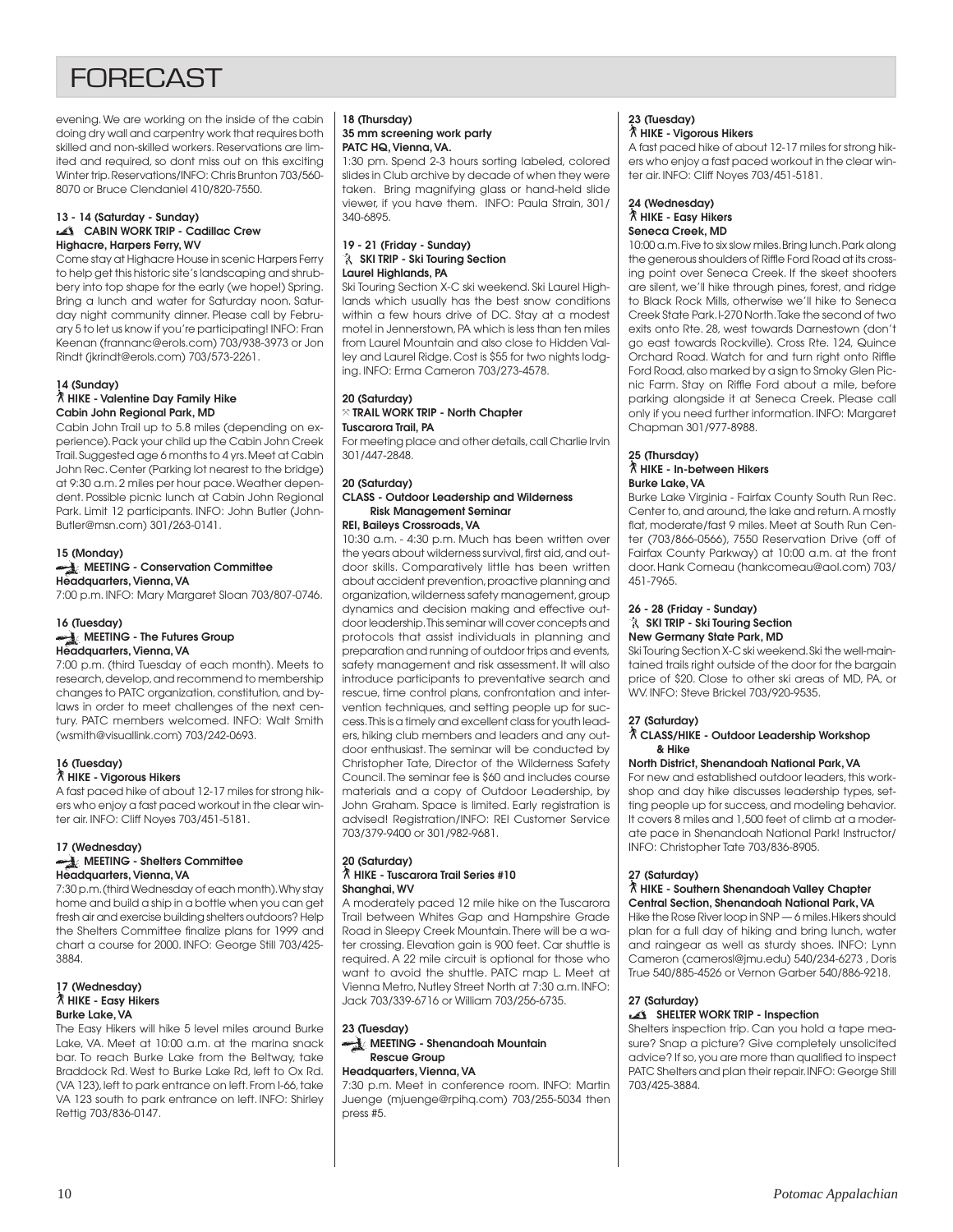

#### **27 - 28 (Saturday - Sunday) CLASS - Land Navigation Baileys Crossroads and Prince William Forest Park, VA**

Back By Popular Demand! This comprehensive two day course teaches the skills necessary to use map and compass in an integrated land navigation system, through classroom lecture and exercise, followed by a full day of practical field exercises on and off-trail in Prince William Forest Park. Participants will be taught to plot positions by latitude and longitude and UTM coordinates; point and self location techniques; topographic map interpretation and terrain association; taking compass bearings; correcting for declination; and how to factor time and distance. The course fee is \$60 and includes workbook text, course materials, compass, map, and grid reader. Space is limited to ensure individual attention. Register Early! Registration/INFO: REI Customer Service 703/379-9400.

#### **27 - 28 (Saturday - Sunday) CABIN WORK TRIP - Blackburn Trail Center Round Hill, VA**

See Feb. 13 - 14 listing for details. Reservations/INFO: Chris Brunton 703/560-8070 or Bruce Clendaniel 410/ 820-7550.

#### **27 - 28 (Saturday - Sunday)** } **TRAIL WORK TRIP - Cadillac Crew Shockeysville, VA**

Shockeys Knob. Start the new season by helping to prepare trail tools and check the trail in advance of the summers outdoor work trips. Bring a lunch and water for Saturday. Saturday night community dinner while we listen to tall tales around a warm woodstove. Please call by February 20 to let us know if you're participating! INFO: Fran Keenan (frannanc@erols.com) 703/938-3973 or Jon Rindt (jkrindt@erols.com) 703/573-2261.

 **March**

#### **1 (Monday) DEADLINE - April Potomac Appalachian Headquarters, Vienna, VA**

5:00 p.m. All items for the next issue of the PATC newsletter must be submitted on disk if possible to headquarters, or via e-mail or e-mail attachment to bianca@moon.jic.com. Allow one week for postal service delivery.

#### **2 (Tuesday) MEETING - Trail Patrol Headquarters, Vienna, VA**

7:30 p.m. Trail Patrol volunteers are PATC's good will trail ambassadors to the hiking public. They provide a visible, reassuring presence on the trails, educating the public on good hiking practices, minimum impact hiking and camping ethics. Patrol members are trained in land navigation, emergency procedures, radio communications and personal equipment. All patrol volunteers are also expected to become certified in a recognized basic first aid course. Some equipment and uniform items are provided upon completion of training. INFO: Mickey McDermott, 703/866-0928.

#### **3 (Wednesday) MEETING - West Virginia Chapter Harpers Ferry, WV**

7:00 p.m. at Highacre. Terry Cummings, who was chairman of Public Affairs and is now Membership Secretary, will talk about the PATC — who we are, what we do and the benefits of membership and volunteering. INFO: Jane Thompson 301/865-5399 before 9:00 p.m.

#### **4 (Thursday) MEETING - New Members Headquarters, Vienna, VA**

7:00 p.m. Curious about the Club? Want to learn more? The best way is to attend a New Members Meeting (but you don't have to be new to qualify). Attend the meeting and find the mysteries of PATC revealed in full. Refreshments will be served. INFO: Terry Cummings (TCIVP@aol.com) 410/489-4594.

#### **5 - 7 (Friday - Sunday) SKI TRIP - Ski Touring Section Crystal Lake, PA**

X-C ski weekend. Stay at the cozy White Pine Cabin and ski out the door on the camp's well-maintained trails in the snowy Endless Mountains of Northern PA. Cost of \$90 covers lodging breakfasts, Saturday night dinner and the trail fees. INFO: Dave Holton 202/364- 7055.

#### **6 - 7 (Saturday - Sunday) SHELTER WORK TRIP - Blackburn Trail Center Round Hill, VA**

What better way to spend a spring day than jumping right into a privy — workshop! Come and help us measure and cut, hammer and nail, paint and stain four or more brand new privies for installation at shelter sites along the AT. Prefabrication, prevarication and on-the-job training are the order of the day. To reserve your bunk and a place at the communal dinner table, call George 703/425-3884.

#### **6 - 7 (Saturday - Sunday)** } **TRAIL WORK TRIP - North Chapter Appalachian Trail, PA**

Meet at US 30 and PA 233 at the parking lot of Caledonia State Park. Departure 9:00 a.m. sharp. INFO: Charlie Irvin, 301/447-2848.

#### **8 (Monday)**

**MEETING - Shenandoah Mountain Rescue Group**

#### **Headquarters, Vienna, VA**

7:30 p.m. New members meeting. INFO: Martin Juenge (mjuenge@rpihq.com) 703/255-5034 then press #5.

#### **9 (Tuesday) MEETING - PATC Council Headquarters, Vienna, VA**

7:00 p.m. - sharp. The PATC Council meets the second Tuesday of every month to conduct business of the Club. All members are welcome, but members wishing to address the Council should call two weeks prior to the meeting in order to be included on the meeting agenda. INFO: Wilson Riley (wriley1226@aol.com) 703/242-0693 x11.

#### **10 (Wednesday) MEETING - Mountaineering Section Headquarters, Vienna, VA**

8:00 p.m. Second Wednesday of every month. INFO: Tony Sanders 202/362-3819 or see PATC's website (http://www.patc.net/mtn\_sect/).

#### **11 (Thursday)**

**MEETING - Section Leaders with Club President**

#### **Headquarters, Vienna, VA**

7:00 p.m. Section Leaders and Club President meeting to provide input for the Futures Group. INFO: Walt Smith (wsmith@visuallink.com) 703/242-0693.

#### **11 (Thursday)** ` **HIKE - In-between Hikers Great Falls, VA**

A scenic 9 mi. hike at a moderate/fast pace. Meet at Great Falls Visitor Center at 10:00 a.m. \$4 vehicle fee. Hank Comeau (hankcomeau@aol.com) 703/ 451-7965.

#### **13 (Saturday)** ` **HIKE - North Chapter Link Trail, PA**

Come join us while we take a break from the Tuscarora/Appalachian Trail Series hikes and hike the 1000 Steps — the Pride of the Link Trail. This will be a difficult 8.2 mile round-trip hike with the highest point at an elevation of 2321 ft. on Jacks Mountain — an elevation change of 1723 ft. Wow! The climb to the top will give us some fantastic views of the Juniata River and its valley below. We will get to see what it was like to hike these steps like our ancestors did in their early years while quarrying the mountain. For those who purchased steps to help preserve this part of the Link Trail, let's go and check them out! There are still more steps available for purchase so if you don't own one, come out with us and find one that you like. INFO: Chris Firme 717/765-4833 after 6:00 p.m.

#### **13 (Saturday)**

#### } **TRAIL WORK TRIP - Massanutten Crew Massanutten Mountain, VA**

Call 5 days ahead. INFO: Wil Kohlbrenner 540/477- 2971.

#### **13 - 14 (Saturday - Sunday)**

#### **CABIN WORK TRIP - Blackburn Trail Center Round Hill, VA**

Blackburn continues to grow and change before our eyes. Will you lend a hand to make this the most memorable Trail Center along the Appalachian Trail? Already we have built a new kitchen and bunk room, replaced the old roof, added huge sun-loving windows, and replaced the old porch roof. Still needed are stone work, porch extension and rescreening, the installation of crimped-metal roofing and much, much more. No special skills are needed; we offer on-the-job training. Just bring a lunch, work clothes and work gloves, your sleeping bag (if staying the night) and lots of enthusiasm. We provide the Saturday dinner and Sunday breakfast — the meal cost is shared, and is usually between \$7 and \$10 per person. Please be sure to call by Wednesday prior to the trip so we can tell the cook to buy your portion too. Reservations/INFO: Chris Brunton 703/560-8070 or Bruce Clendaniel 410/820-7550.

#### **13 - 14 (Saturday - Sunday)** } **TRAIL WORK TRIP - Cadillac Crew Shockeysville, VA**

Shockeys Knob. Last time we prepared the trail tools and checked the trail. This time we're going to work! We're still making our way across the rock patch on the side of Shockeys Knob. Come on out and help! As a bonus, come see Fran Keenan lift car-sized rocks with one hand and place them gently by the side of the trail. Overnight at a local cabin. Bring a lunch and water for Saturday noon. Community dinner on Saturday night. Please call by March 5 to let us know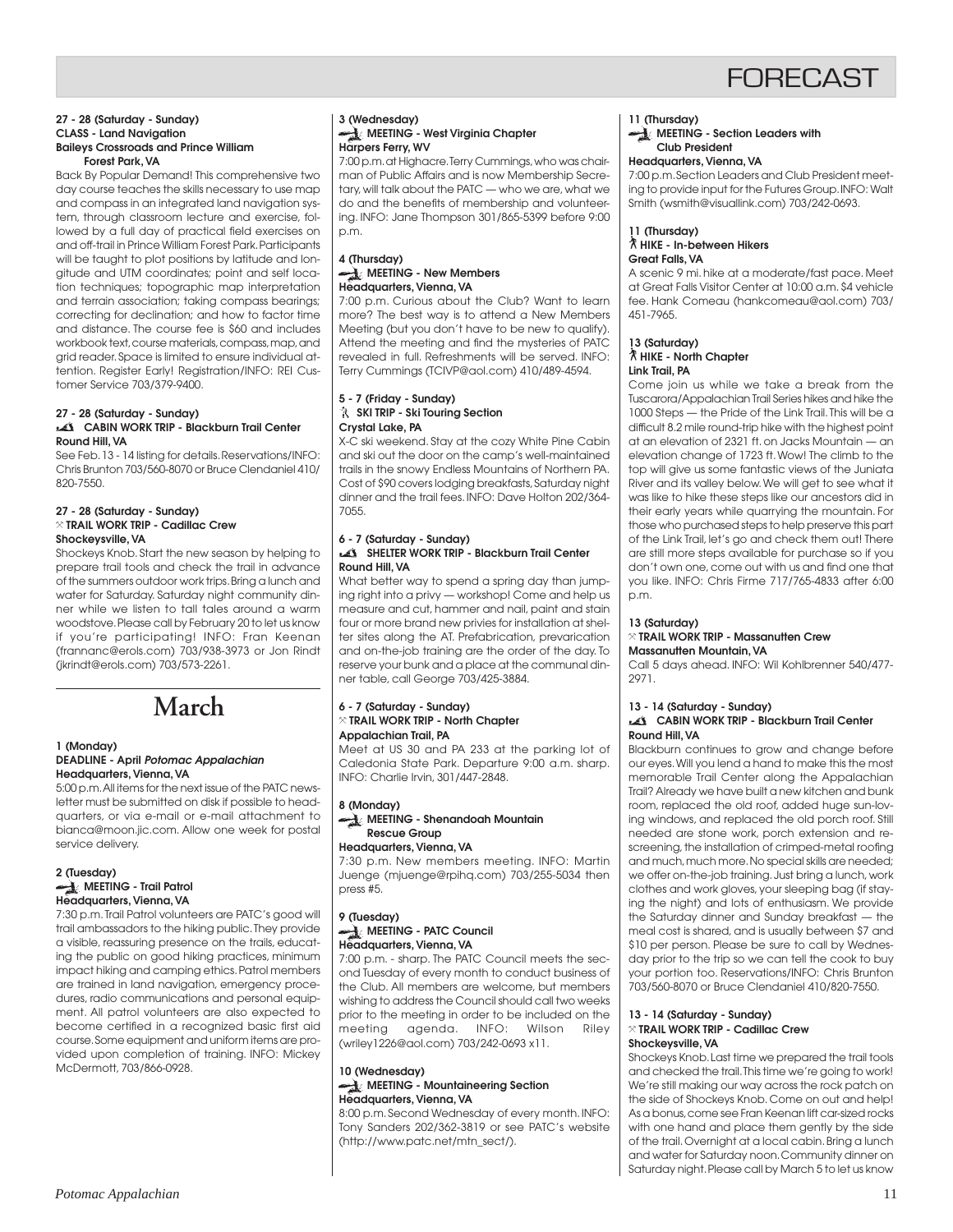## **FORFCAST**

if you're participating! INFO: Fran Keenan (frannanc@erols.com) 703/938-3973 or Jon Rindt (jkrindt@erols.com) 703/573-2261.

#### **13 - 14 (Saturday - Sunday) CLASS - Wilderness First Aid Alexandria, VA**

This sixteen-hour class includes classroom study, hands-on practice, and results in a two-year certification. The cost is \$125. Registration is limited to 25 people. See course description and print registration from http://wfa.net/. INFO: Christopher Tate 703/836-8905.

#### **15 (Monday) MEETING - Conservation Committee Headquarters, Vienna, VA**

7:00 p.m. INFO: Mary Margaret Sloan 703/807-0746.

#### **16 (Tuesday) MEETING - The Futures Group Headquarters, Vienna, VA**

7:00 p.m. (third Tuesday of each month). Meets to research, develop, and recommend to membership changes to PATC organization, constitution, and bylaws in order to meet challenges of the next century. PATC members welcomed. INFO: Walt Smith (wsmith@visuallink.com) 703/242-0693.

#### **18 (Thursday)**

#### ` **HIKE - Northern Shenandoah Valley Chapter Kennedy Peak, Massanutten Mt., VA**

The view from Kennedy Peak is perhaps one of the best views in the whole area. Join the Midweek Stompers of NSVC on a ten-mile circuit hike up a new trail to Kennedy Peak on Massanutten Mountain. This very late winter hike should provide great views and clear weather before the Spring foliage appears. Leader/INFO: Lee Sheaffer (thumpers@ visuallink.com) 540/662-1524.

#### **20 (Saturday)** ` **HIKE - Tuscarora Trail Series #11 Siler, VA**

A moderately paced hike of 16 miles on the Tuscarora Trail west of Winchester, between Hampshire Grade Road and Gainesboro, VA. Elevation gain is 600 feet. A car shuttle is required. PATC map L. Meet at Vienna Metro, Nutley Street North at 7:30 a.m. INFO: Jack 703/339-6716 or William 703/256- 6735.

#### **25 (Thursday)**

#### ` **HIKE - In-between Hikers Fountainhead Regional Park, 10875 Hampton Rd., Fairfax, VA**

A moderate/fast paced 9 hilly miles. Meet at first parking lot on right off entrance road at 10:00 a.m. INFO: Hank Comeau (hankcomeau@aol.com) 703/ 451-7965.

#### **27 (Saturday)**

#### } **TRAIL WORK TRIP - North Chapter Tuscarora Trail, PA**

For meeting place and other details, call Charlie Irvin 301/447-2848.

#### **27 (Saturday)**

#### ` **HIKE - Northern Shenandoah Valley Chapter Northern District, Shenandoah National Park, VA**

Fork Mountain Circuit, SNP. Join the NSVC for an early spring walk along one of the most picturesque streams in the Shenandoah area. We will hike up the lovely Piney Branch Trail and around the base of Fork Mountain in the Shenandoah National Park. Early spring flowers and wildlife will be visible and if time permits we will take a short side hike to the

wonderful waterfall on Piney Branch. Leaders/INFO: Al & Toni Mitchell 540/459-4366.

#### **27 - 28 (Saturday - Sunday) CABIN WORK TRIP - Blackburn Trail Center Round Hill, VA**

Blackburn continues to grow and change before our eyes. Will you lend a hand to make this the most memorable Trail Center along the Appalachian Trail? Already we have built a new kitchen and bunk room, replaced the old roof, added huge sun-loving windows, and replaced the old porch roof. Still needed are stone work, porch extension and re-screening, the installation of crimped-metal roofing and much, much more. No special skills are needed; we offer on-the-job training. Just bring a lunch, work clothes and work gloves, your sleeping bag (if staying the night) and lots of enthusiasm. We provide the Saturday dinner and Sunday breakfast — the meal cost is shared, and is usually between \$7 and \$10 per person. Please be sure to call by Wednesday prior to the trip so we can tell the cook to buy your portion too. Reservations/INFO: Chris Brunton 703/560-8070 or Bruce Clendaniel 410/820-7550.

#### **27 - 28 (Saturday - Sunday)** } **TRAIL WORK TRIP - Cadillac Crew Big Blue/Sleepy Creek, WV**

Come help us complete the trail over Beacon at Big Blue/Sleepy Creek. Overnight at a local campground. Bring a lunch and water for Saturday noon. Community dinner on Saturday night. Please call by March 20 to let us know if you're participating! INFO: Fran Keenan (frannanc@erols.com) 703/938-3973 or Jon Rindt (jkrindt@erols.com) 703/573-2261.



## **ARE YOU MOVING?!!**

Did you know that the Post Office charges PATC 50 cents every time they let us know a member has moved? You can help save money and get information to you faster just by telling us yourself.

Please fill out the following form and mail it to 118 Park Street, S.E., Vienna VA 22180-4609. You can also call Pat Fankhauser at 703/242-0693 or e-mail her at pfankh@erols.com.

\_\_\_\_\_\_\_\_\_\_\_\_\_\_\_\_\_\_\_\_\_\_\_\_\_\_\_\_\_\_\_\_

 $Name:$ 

Effective date of New Address:\_\_\_\_\_\_\_\_\_

Old Address:\_\_\_\_\_\_\_\_\_\_\_\_\_\_\_\_\_\_\_\_\_\_

\_\_\_\_\_\_\_\_\_\_\_\_\_\_\_\_\_\_\_\_\_\_\_\_\_\_\_\_\_\_\_\_ New Address:

New Phone Number: \_\_\_\_\_\_\_\_\_\_\_\_\_\_\_

#### **28 (Sunday) CLASS - Land Navigation Class Sperryville, VA**

The first day of a three-day event featuring classroom study in the use of topographical maps and compass, with practical hands-on outdoor exercises using basic tools of land navigation. See course description and print registration from http:// webmentor.com/mwrop/welcome.html. INFO: Mike Gingerich 703/590-3188.

#### **30 (Tuesday)**

#### **MEETING - Shenandoah Mountain Rescue Group**

### **Headquarters, Vienna, VA**

7:30 p.m. Meet in conference room. INFO: Martin Juenge (mjuenge@rpihq.com) 703/255-5034 then press #5.

#### **31 (Wednesday)**

#### ` **HIKE - Passover/Spring Break Family Hike Central District, Shenandoah National Park, VA**

Stony Man Mountain, Central Shenandoah. 5 miles. Pack your child. Suggested age is 6 months to 4 yrs. Pack lunch — eat at lookout. 2 miles per hour pace. Limit 12 participants. INFO: John Butler (John-Butler@msn.com) 301/263-0141.

### **PATC's website is now at: www.patc.net**

## **Do you Know??**

Do you know? Who was the Club's first honorary Life Member?

Answer on page 17.

## **BACKPACKING 101**

A course for BEGINNING BACKPACKERS presented by the PATC Trail Patrol. Learn how to enjoy overnight hiking in the backcountry safely, comfortably, and with minimum impact on the environment.

Classroom instruction—Monday evening, April 12, 1999 at PATC headquarters.

Practical instruction—Saturday/Sunday, April 17 - 18, 1999, at Prince William Forest Park.

Weekend outing—May 15 - 16, 1999, location TBD.

For information, call Alexandra Lampros, 703/719-7846 weekdays, 7:00-9:00 PM.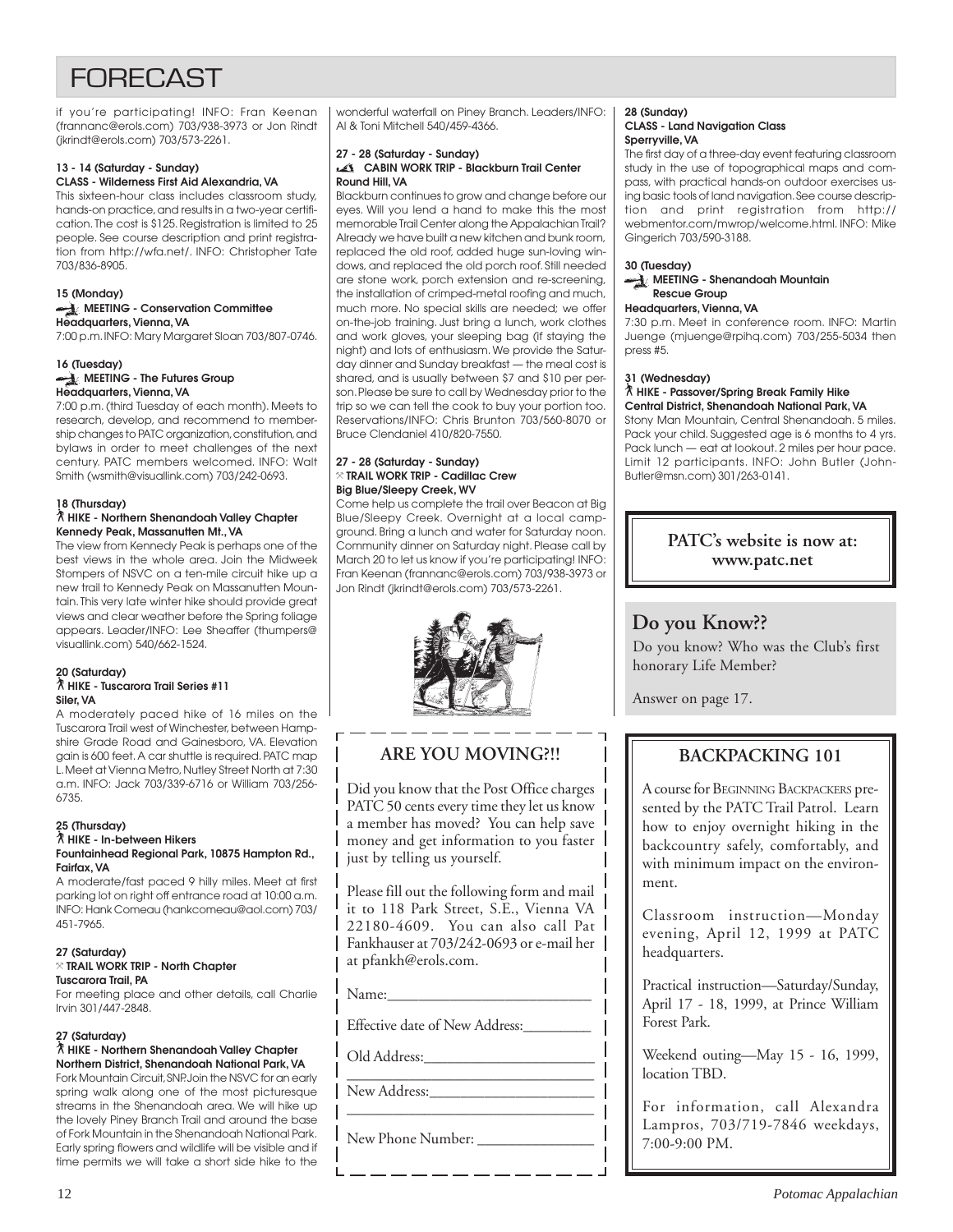## **NOTICES NOTICES**

### **NEW NOTICES**

**RIDGERUNNERS NEEDED ALONG THE APPALACHIAN TRAIL.** Promote Leave-no-Trace principles. Four positions available in PATC territory, two in Virginia and one each in Maryland and Pennsylvania. Seasons: Memorial Day through Labor Day. 18 years or older, experienced hiker, personable, self-reliant. Need first aid certification. strong communications skills. Familiar with AT maintenance, camping experience. EOE. Send resume and cover letter by February 28. To: PATC Seasonal Programs Coordinator. 118 Park St.. SE, Vienna. VA 22180. For more information contact Wilson Riley at 703/242-0693 x11 or wriley1226 @aol.com.

LOST AND FOUND. Small knit "hiker doll" found on AT in Pennsylvania, south of Birch Run Shelter on South Mountain. Contact ATC Lost and Found at ATC, P.O. Box 807, Harpers Ferry, WV 25425.

**SUGARLOAF MOUNTAIN.** House to share on the mountain (access from Rte. 270 Urbana exit). Enjoy the mountain culture, the wildlife, and the view. Walk 10 minutes to blue trail. Drive 10 minutes to downtown Frederick. Non-smoking male/female. INFO: John, 301/253-3050.

**PHOTOGRAPHS WANTED!** Relieve the pages filled only with text in the PA! Please send in any photographs you take of Club events or even great views along your hikes, along with a caption or short paragraph about the picture. Photographs will be returned to you. Tips for photographs you take for the PA: Black and white is preferred, but color is fine, too. Please USE FLASH, even in daylight (it smoothes out the contrast). If you scan your photo, please scan at no higher than 75 dpi (send to bianca@moon.jic.com). Send photos to PA Editor, 118 Park Street, SE, Vienna, VA 22180 (put a piece of cardboard in the envelope to protect your photo).

### **VOLUNTEER OPPORTUNITIES**

**CORRIDOR MONITORS.** Trail corridor monitors are needed in MD, VA and WV. Although the work is not as visible as other trail related jobs, corridor monitoring is no less important. Corridor monitors are responsible for the inspection and protection of lands owned by the National Park Service along the AT corridor. Corridor monitors get to explore off the trail and play detective locating property boundaries. Strong map and compass skills are needed as well as good people skills to deal with trail neighbors. For more information contact Tom Lupp at 3010-271-7340 or email at mdacent@erols.co.

**FINANCE COMMITTEE CHAIR.** Seeking person to oversee the financial administration of the Club to include preparing the annual budget. Reviews annual budget proposals and supplemental requests and makes recommendations to the Executive Committee and the Council. For information contact Walt Smith: wsmith@visuallink.com or 703/ 242-0693.

**A WINTER WEEKEND JOB FOR A HOME MOVIE HOB-BYIST.** Archives has 7000 feet of 8mm movies (some on reels, some not) of PATC activities made between 1935 and 1950 that need to be reviewed for possible transfer to VCR format. Do it at Headquarters on PATC equipment or at home. INFO: Archivist Paula Strain, 301/340-6895.

#### **SUMMER CARETAKER JOB IN THE BLUE RIDGE.** Perfect

summer job for a couple who enjoy the sometimes quiet but always beautiful Blue Ridge mountains of Northern Virginia. Meet and greet hikers stopping at the Blackburn Trail Center located on the AT 12 miles south of Harpers Ferry. Duties include some light maintenance of the house, the hiker's hostel, and the camp ground. Prefer April through October stay, but dates are negotiable. Knowledge of the AT a plus. Modest stipend provided. For more information, write PATC, 118 Park Street, SE, Vienna, VA 22180. Att: Chris Brunton or call Chris at 703/560-8070.

**PATC DOGWOOD HALF HUNDRED:** The premier endurance hike on the east coast needs your help. Give something back to the trail by volunteering to watch a checkpoint, arrange logistics, cook, make phone calls, assemble and mail packets, or just clean up afterward. This unique trails happening WILL NOT HAPPEN in 1999 unless volunteers are found NOW! Please take one small step now to make this 50-K hike a reality. Phone Tom Johnson for additional information or to volunteer. 410/647-8554

**PUBLICATIONS CHAIR** is seeking person to oversee all major PATC publications to assure professional editorial and production standards. A great opportunity to use your creative mind! Works closely with the Appalachian Trail Conference, the National Park Service, the US Forest Service, the PATC Council, and the Maps Chairperson. Handles administrative requirements as well as editing and design of publications. Please contact Walt Smith: wsmith@visual link.com, or 540-678-0423.

**THE PATC SHELTERS COMMITTEE** is looking for troubleplease get involved and help us find it. Volunteer opportunities abound for EVERYONE. Overseers are needed for more than 10% of PATC-maintained shelters, and volunteers are sought for administrative duties and for renovation and construction trips. This dormant club function will set an active and vigorous pace in 1999 and will provide a mark that other Trail Maintenance Organizations will strive to meet. Committee meetings will be held monthly on the third Wednesday of the month (see the Forecast) and are open to anyone ranging from the rabidly interested to the morbidly curious. Club members in good standing may vote on any raised issue, nonmembers are free to participate in an advisory capacity. For information ,or to satisfy your Shelters Cravings, contact George Still at (703) 425-3884 or email at "Stills2@aol.com"

**DEAF TRAIL WORKERS.** PATC's Massanutten Crew has an interpreter who will volunteer her time if there are deaf members who want to maintain trails with us. We work the second Saturday of the month. Call a week ahead so that we can send our usual newcomer material about what to expect on a work trip. Interpreter: Kelli Watts 202/543-4618 (tty). Crew leader: Wil Kohlbrenner: 540/477-2971 (relay).

**PATC MEDICAL COMMITTEE** Looking for Help Newly-appointed medical committee chair for PATC needs assistance with computer presentations for wilderness medicine classes. Will work at PATC HQ in Vienna. No equipment needed - just some time and expertise with computers. Call Dr. John McNamara at 703/528-4519.

**NOT INTERESTED IN WORKING OUTDOORS?** PATC has a continuous need for Headquarters Volunteers willing to help out with a variety of tasks — from manning the sales desk in the evening, to providing typing or office support. It takes a lot more than trail workers to keep the Club going! INFO: Wilson Riley (wriley1226@aol.com) 703/242-0693, Ext. 11.

**PATC OVERSEERS** get BIG discounts from the following merchants who support our volunteer programs: -Blue Ridge Mountain Sports (Charlottesville/Tidewater)-20% -Hudson Trail Outfitters (DC Metro Region) 15% -The Trailhouse (Frederick, MD) 15% -Casual Adventures (Arlington, VA) 10% -Campmor (Mail Order via PATC HQ) 10% Check the back page of the PA for the latest trail, cabin, and shelter overseer opportunities. And all PATC members receive a 10% discount from Blue Ridge Mountain Sports. Be sure to have your membership ID or overseer ID ready when you shop.

**SHENANDOAH MOUNTAIN RESCUE GROUP** (SMRG) is seeking people interested in wilderness search and rescue. New member orientation meetings are held every month at PATC headquarters. NO EXPERIENCE IS NECESSARY. INFO: Martin Juenge 703/255-5034, then press #5.

**TOOL ROOM VOLUNTEERS NEEDED** to help sharpen and maintain tools at PATC Headquarters. INFO: Pete Gatie 703/242-0693 x13.

**THE INTERNET SERVICES COMMITTEE** is searching for an individual interested in doing two small video authoring projects for the PATC website. The goal is to develop two short streaming video movies that will appear on PATC's opening page. Interested individuals should have a video camera, computer, and video authoring tools that produce content that can be viewed without external plug-ins (such as Real Audio G2). Contact Andy Hiltz (hiltz @mindspring.com) 703/764-0121.

### **HIKING VACATIONS**

**DISCOVER THE LAKE DISTRICT IN ENGLAND.** An invitation to fellow PATC members. Come and enjoy a leisurely guided hiking and sightseeing holiday in this beautiful corner of England. It is an area of outstanding natural beauty - land of Wordsworth, lakes and mountains. For more details contact Derek Teasdale on DTeasdale1 @aol.com or write to 25 Queens Drive, Whitley Bay, NE26 2JU, England (tel 0191-2520752) Call John Mason at 703-450-5009 for local reference.

### **MISCELLANEOUS THE PATC WEBMASTER MAINTAINS A SPECIAL**

**"MEMBER'S ONLY" EMAIL LIST.** The list is used to distribute special information of interest to the PATC membership, special volunteer opportunties that miss the regular issues of the Potomac Appalachian, and other items of note. If you'd like to be added to the list, send an email to PATC Webmaster Andy Hiltz (ahiltz@idsonline.com), and you'll be included following membership confirmation.

**THE PATC STORE** would like to ask our members for their opinion. We would like to have your suggestions as to what you would like to see available for sale in our store. You can send your suggestions to the PATC Headquarters to the attention of Maureen Estes, Sales Coordinator. We appreciate your feedback and hope to receive some helpful suggestions.

Notices are published free of charge for PATC members only. PATC cannot vouch for any of the advertised items. No commercial advertisement or personal notices unrelated to hiking will be accepted. Deadline for inclusion is the first day of the month preceding issuance of the newsletter. PLEASE let us know when your notice is no longer applicable.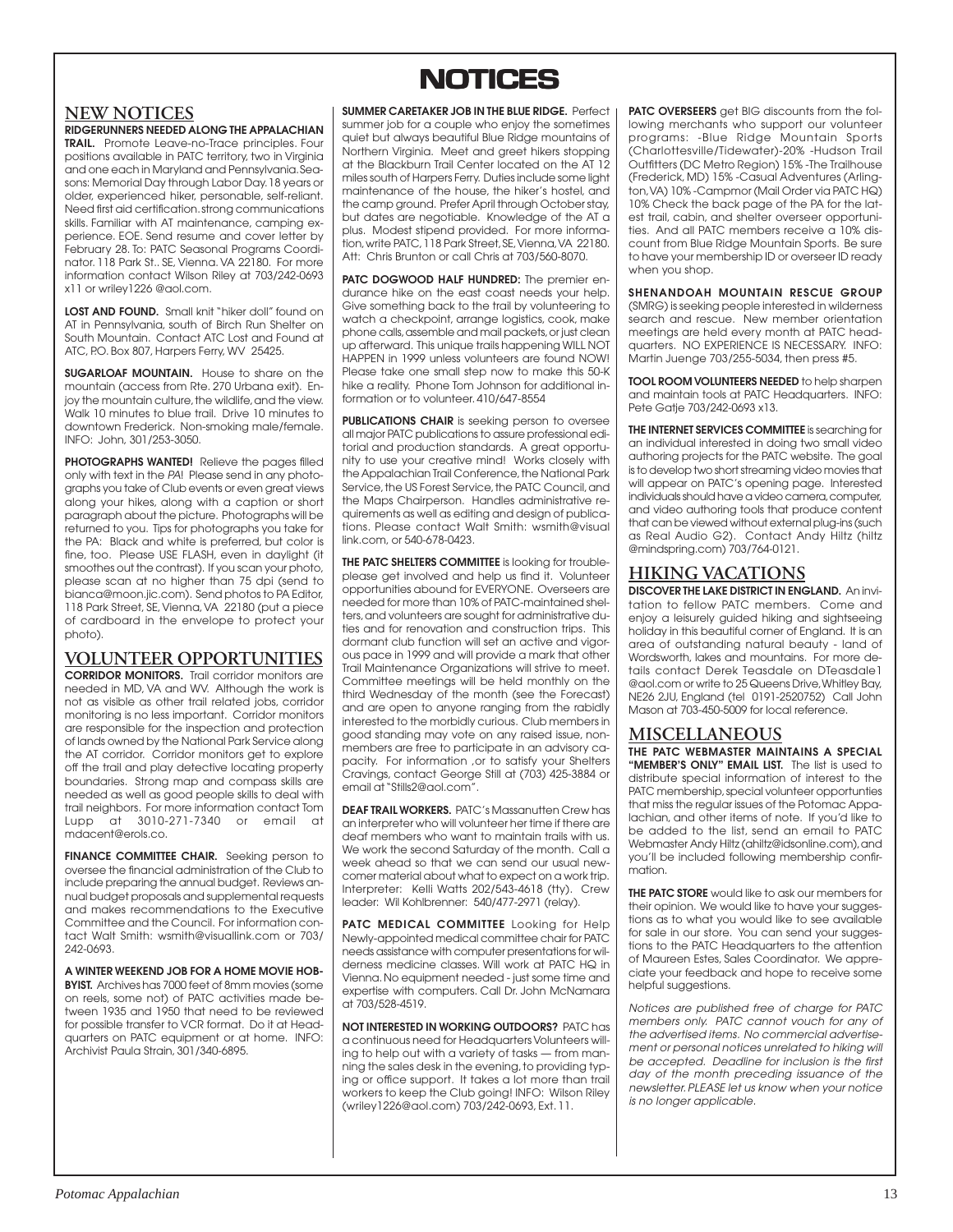## **The Year 2000 Hits the Trail The Millenium Trails Program**

The Millennium Trails program will recognize and promote trails to "honor the past and imagine the future." The Clinton administration has directed the Department of Transportation, the USDA Forest Service, and the U.S. Postal Service to develop partnerships with several nonprofit organizations including Rails-to-Trails Conservancy and American Hiking Society to lead the effort. In honoring trails and the trail legacy, the administration will highlight 12 "nationally significant trails on public lands." These will be "large, visionary projects that allow people to walk or bike to national wonders, trace historic canals and commercial routes, or commemorate trails of discovery and migration." The Millennium Trails Council will also select 52 "Millennium Legacy Trails," one from each state plus the District of Columbia and

### *Winter Hiking, from page 1*

you are in the mountains during the winter, the wind always seems stronger and colder on the top of the mountain. Protection against the wind can mean the difference between an enjoyable hike and misery.

Since we now have the torso warm and dry, unless you are Venus deMilo you have a few other concerns about warmth, specifically your head, feet, and hands. Your head can be one of the major sources of heat loss and your ears will protest painfully if they become too cold. A warm fleece or wool hat that covers your ears is a necessity on all but the warmest winter days. A hat with a brim coupled with a fleece headband protects the eyes from the sun's glare while keeping your ears warm. For extremely cold weather a fleece neck warmer helps to keep your neck mouth and nose warm and dry and can easily be rolled down when those parts become too hot.

Everyone can remember how cold and numb your hands can get when not covered by gloves. Cumbersome gloves impede the use of your hands during scrambles and steep ascents where you need your hands for balance, but your hands only need a thin covering. I like to have free movement and feeling of my hands while I'm walking, and I've found that for all but the coldest weather fleece fingerless gloves keep my hands warm. An inexpensive pair of cloth work gloves with the fingertips cut out are a satisfactory alternative. The one problem with fingerless gloves is that any time you are in snow

Puerto Rico. And 2,000 local trail projects will be recognized as "Community Trails 2000." Each trail will receive a special Millennium Trails marker and be promoted on the MT website. In addition, some of the trail projects will receive funding.

Although it is unclear as of this writing how the funding process will work and what the criteria will be for funding, the DOT has already asked the state governors and their trail councils to apply for MT projects as part of their annual funding process. The budget for the program is \$5 million, with \$1 million going to administration and \$4 million going to trails and the "campaign." The funds will come from existing programs within the recently passed highway bill, "TEA-21".

any advantage you gain in grip is lost in finger numbing chills. For snow, a full fingered, preferably waterproof glove is desirable.

Last but certainly not least are the feet. Your feet are in the unenviable position of having to put up with winter weather at its worst. I prefer a good hightop boot for my winter hiking, because it can stand up to harsher conditions and give greater support. I am also a firm believer in Gore-Tex, however, any waterproofing will do-check your waterproofing before going out in snow and mud! Gaiters can extend the water and cold protection of your boots all the way up to your knees. This is a great comfort if you experience deeper snow than you anticipated.

## **The Joys of Winter Hiking**

Winter hiking is different—shades of brown dominate the forest, and the plants that stay green add an elegant touch to this seemingly lifeless and dormant world. Without snow the trail is often littered with leaves that give that unmistakable crunching sound when you walk. Animals are rarer during the winter but still present and even more of a joy to see. For some reason views are even more spectacular during the winter than at other times of the year. Part of the reason is of course that the air is simply clearer in colder weather. Hiking also is more of an effort and less shared than during warmer weather.

Snow, while it poses hazards, is a world unto itself. There is something magical about hikAs the national sponsor of NTD, American Hiking Society is advising trail organizations to develop a proposal and submit it to your state trails council specifically for the MT initiative, and then follow-up with phone calls and visits to the governor's office. There will be much competition for the funds, and the more they hear from you the better your chances. Be sure the proposal ties the project to some historic or cultural aspect of the trail. Or give a reason why the project is a link to the future (creates a recreational asset that families will be using for the next hundred years, protects trail lands in perpetuity for future generations, etc.). For more information about the project, call Terry Cummings at American Hiking, 888/766-4453 ext. 121, e-mail: ahsterry@aol.com, or Jeff Olsen at 202/366-4045, e-mail: trails2K@aol.com. ❑ *—Terry Cummings*

ing through the woods during a snowfall. The area takes on a new look as every thing is slowly covered in white. What little sounds there are in the woods are muffled even more by the encompassing blanket of white. The enveloping whiteness gives the forest a new serene and more peaceful feeling. It seems that everything stops. But in fact nothing stops! While snow gives you the sensation of quiet stillness, snow actually is one way that the forest reveals its hand to those who go and look for it. In the blanket of white, anything that moves leaves a mark. Animals that you never or rarely see reveal their routes and habits.

Frozen water creates a fantasy world of its own. Ice, of course, stands still, but to see a waterfall stand in place or what once was just a wet rock become an ice palace is a sight to behold. Ice reveals the hiding places of water in the forest. Ice crystals shoot out of loose earth, cracks in rock are filled to overflowing with ice, and ice sickles drip off of all nearby trees. Ice can distort light that filters through the forest giving the whole area a glitter feel. Finally, ice makes streams even more interesting as it alters it flows and locks up the more shallow stagnant areas of the stream.

Get out there and enjoy the winter.

As always LEAVE NO TRACE. ❑ *—Lee Sheaffer, reprinted from the winter '99* Northern Shenandoah Valley Chapter Newsletter.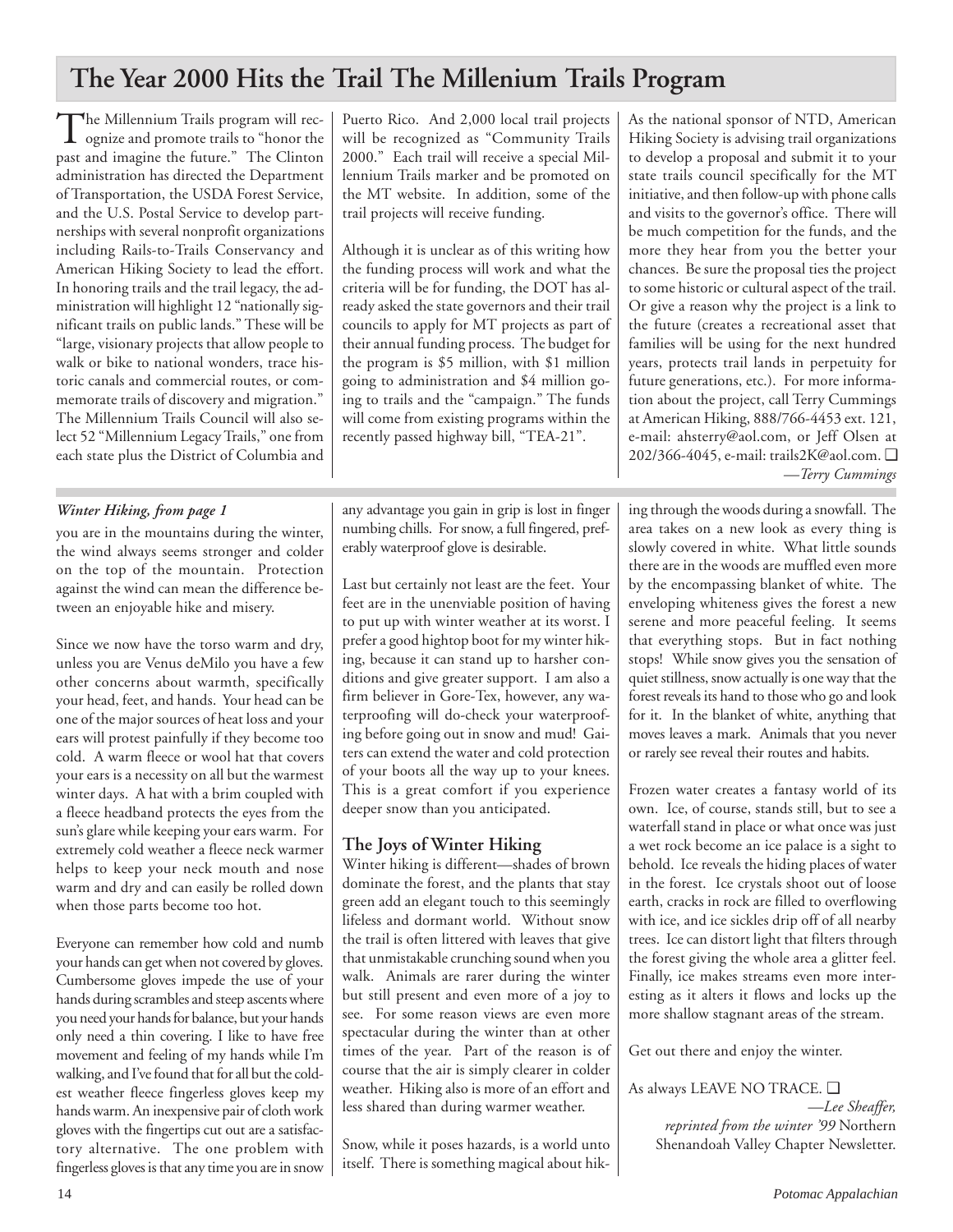## **PATC Presidents - the Historical Lineage**

The top volunteer job in PATC is the president. When the Club was formed in 1927, its first president was a Maine lawyer named Myron Avery, who had just moved to Washington to work at the U.S. Maritime Commission. In 1931 he also became ATC chairman, and in the ten years in which he headed both ATC and PATC, it was difficult to tell where ATC left off and PATC began. Here is the lineage:

Myron Avery 1927-1940 Lawrence F. Schmeckebier 1941-1946 Egbert Walker 1947-1948

Victor A. Howard 1949-1950 Fred Blackburn Lawrence Gage Wallace H. Walker Dorothy M. Martin  $(Mason)$ Grant Conway Ruth Blackburn John Oliphant Paula Strain Edward Garvey Robert O. Wolf Raymond Fadner M. Scott Johnson 1978-1979

| 1949-1990 |
|-----------|
| 1951-1954 |
| 1955-1956 |
| 1957-1958 |
|           |
| 1959-1961 |
| 1962-1964 |
| 1965-1967 |
| 1968-1969 |
| 1970-1971 |
| 1972-1973 |
| 1974-1975 |
| 1976-1977 |
|           |

## **"Reinventing Education" with the PATC Website**

In December 1998, the PATC website was<br>selected by the West Virginia Public Schools selected by the West Virginia Public Schools as a reference site for their "Reinventing Education" program. The program, a partnership between the West Virginia Public Schools and IBM, seeks to provide an online instructional development environment that supports the West Virginia Reinventing Education Model. PATC's write-ups on "What happened to the Virgin Forests of West Virginia", additional information on early Native Americans in the region, and other West Virginia resources earned it a place in the program. Congratulations Andy Hiltz and the Internet Services Committee! ❑

## **Help Get Money to Promote Trails!** *ATC Announces 1999 Outreach Grants Program*

This, year, for the sixth year running, the Appalachian Trail Conference will fund grants for outreach programs for trail-maintaining clubs. So what is an outreach grant? It is one that provides trail-related opportunities for youth groups (with emphasis on at-risk groups), inner-city residents, senior citizens, minorities, people with disabilities, and other "non-traditional" groups. Over the past six years, PATC has obtained funding for three



events, all targeted at youths with disabilities. So we KNOW it can be successful.

This year's deadline is April 1. If you have a good idea for such a program, but lack the wherewithal to get it started, call Tom Johnson (Vice President for Volunteerism) at 410/647- 8554, e-mail him at johnts@erols.com, or reach him at his box at PATC headquarters. But don't delay—time is short. ❑

> Patrons Capital Hiking Club Center Hiking Club Potomac Backpackers Association Sierra Club, Washington Outings Program Wanderbirds Hiking Club Corporate Supporters Blue Ridge Mountain Sports Campmor Casual Adventures Duron Hewlett-Packard Hudson Trail Outfitters Outdoor Adventure REI The Outfitter at Harpers Ferry The Trail House Wilderness Voyagers

| William E. Hutchinson | 1880-1982 |
|-----------------------|-----------|
| Jack S. Reeder        | 1983-1985 |
| Warren C. Sharp       | 1986-1989 |
| Phillip Barringer     | 1990-1991 |
| Jack S. Reeder        | 1992-1993 |
| Charles Graf          | 1994-1995 |
| Sandra Marra          | 1996-1998 |

In November, Walter Smith was elected the 23rd president of PATC. ❑

> *—Tom Johnson with assistance from Paula Strain*



**The largest black bear ever recorded in the Great Smoky Mountains National Park** was shot by a poacher in early December on the Tennessee side of the park. The four- to eight-year-old bear weighed 620 pounds (versus an average weight of around 300 pounds for adults) and measured 89 inches from nose to tail. He was discovered by a ranger about 110 feet inside the park. The bear was a longtime garbage scavenger with no record of causing trouble. The poacher, found hiding in the woods near the bear, was charged and released on \$1,500 bond. He faces a maximum penalty of six months in jail and a \$5,000 fine. He may also lose his hunting privileges and be barred from the park. (from "Recordsized bear poached in Smokies" in the December 11, 1998 *Asheville Citizen-Times)*

*—news items compiled by Lynn Witwer*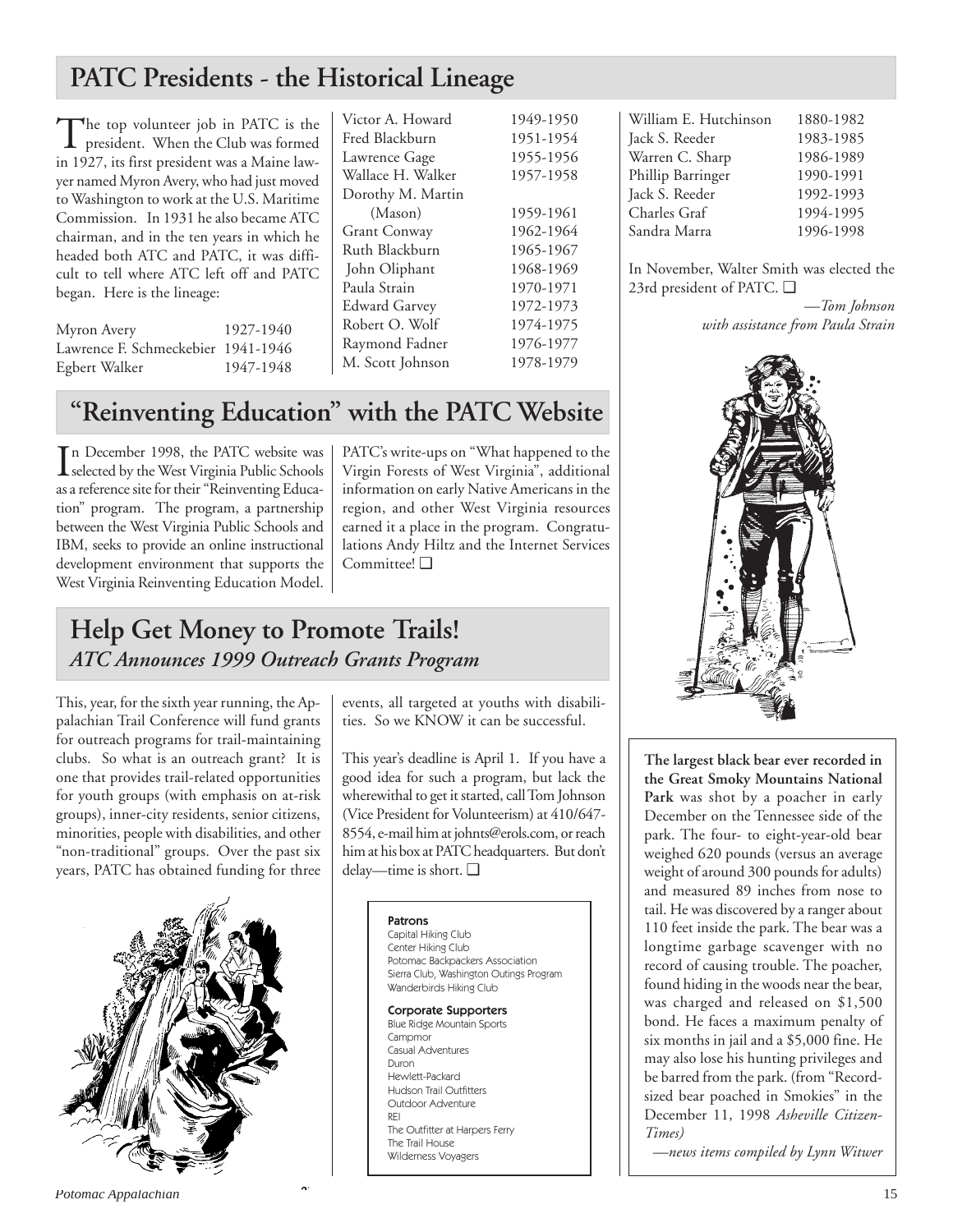## **'99 ATC to Meet in Roanoke**

The 32nd meeting of the Appalachian Trail Conference membership will include eight days of hikes, excursions, workshops, and entertainment for the whole family at Radford University in Radford, Virginiaalong I-81 south of Blacksburg in central and southwest Virginia.

"The Appalachian Trail, An Inspiration for Generations" is the theme of this conference, which begins Friday, July 9, 1999 and will be hosted by eight clubs with Trail sections in Virginia: the Old Dominion AT Club, Tide-

water AT Club, Natural Bridge AT Club, Roanoke AT Club, Outing Club at Virginia Tech, Piedmont AT Hikers, Mt. Rogers AT Club, and Tennessee Eastman Hiking Club.

The featured entertainment will be singer/ storyteller John McCutcheon. The sponsors also will conduct a silent auction for the benefit of the Appalachian Trail Conference, with half of the contributions to be earmarked for general operations and half for the Trust for AT Lands program. The general meeting of the Conference will be held on July 10, with

reports from ATC officials and major agency partners and the keynote address, followed on July 12 by the biennial business meeting and elections of ATC officers and members of the Board of Managers who will serve for the next two years.

Full details on the conference, chaired by V. Collins Chew of the Tennessee Eastman club, will appear with registration materials in the March/April edition of the *Appalachian Trailway News.* ❑

*—Terry Cummings*

## **Beneath The Blue Shadows— A Tribute to Shenandoah National Park**

*Beneath the blue shadows, Rain lingers on hemlock branches And snow-chilled waters lay lifelines down the mountainsides. Wildflowers shyly emerge from trees past And salamanders scurry to the water's edge. Beneath the blue shadows There is no beginning and there is no end; Only circles of change. Beneath the blue shadows, Fog gently embraces me As I walk softly on the moss-covered ground. I breathe deep and my lungs welcome the bitter air, Like a soul misplaced for ages gone by. Beneath the blue shadows, The mystery of the mountains is clear to me; For I am at home and my heart has found peace.*



In the heart of the Blue Ridge, soft hazy blue mountain peaks rise between the Shenandoah River and the rolling Virginia piedmont. This is Shenandoah country—a land of sloping hillsides, small towns, farms, underground grottos and mysterious mountains.

While the agriculturally rich lowlands remain privately owned, the rougher mountain terrain is designated as Shenandoah National Park. For me, the parklands are the heart of Shenandoah country. Not only can one explore the wildness of the mountains, but one is almost always reminded of the valley below.

I began my exploration of this land as a child, traveling on weekends to my family's hometown of Harrisonburg in the middle of Shenandoah country. Since then, I have explored almost every inch of this land, either by foot or by car. Residing in a small suburb of Baltimore and only 100 miles from Shenandoah, I continue to return to this area season after season. It has almost become a second home.

### **A Unique Skyline Drive**

The National Park was established in 1935. It is unique in that a 105 mile scenic highway, Skyline Drive, runs the length of the park. In addition, 500 or so miles of hiking trails traverse the terrain, including 95 miles of the Appalachian Trail paralleling Skyline Drive on the journey from Georgia to Maine.

Even though Skyline Drive can offer spectacular views, the wonder of this land is best appreciated off the beaten path. The central section has always been my favorite—for it boasts the highest peak, the wildest waterfalls and oldest forest. Shenandoah is an Eastern deciduous forest that is home to hundreds of tree, bird, plant and wildlife species. There are some 30 streams and 17 named waterfalls. The face of the land has gone through many changes since man arrived—and will probably continue to do so. However, the spirit of the land remains constant. I spend my favorite days backpacking along Jeremy's Run, writing beside Doyles River Falls or scrambling over rocks for a 360 degree view from Bearfence Mountain.

*Continued on the next page*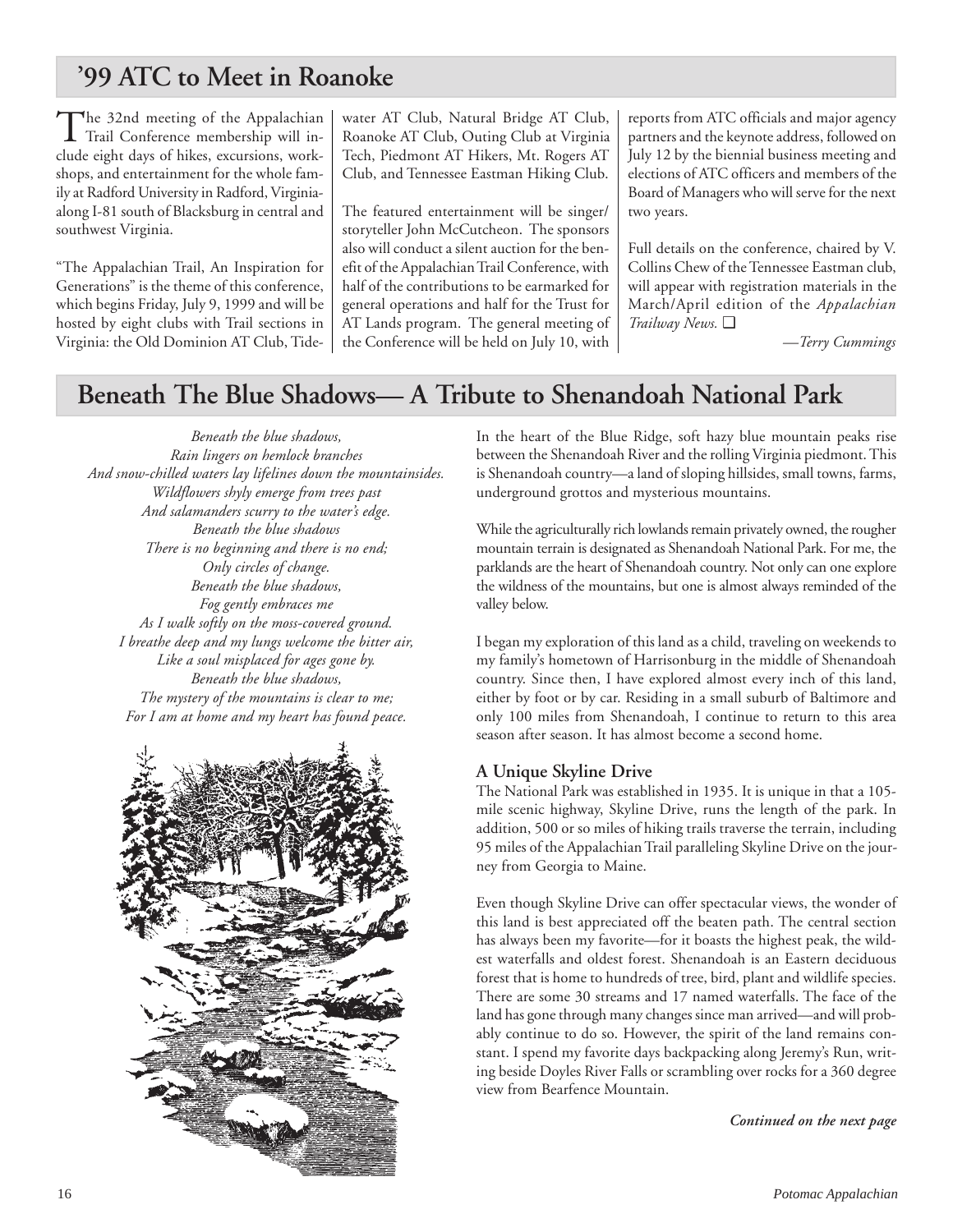## *Blue Shadows, continued*

## **Beauties Of The Park**

The first Europeans settled the mountains in 1716. One can still hike to old homesites, mission ruins and cemeteries. However, the mountains hold memories from long before man first stepped on this ground. The mountains of Shenandoah are older than the Rockies or Sierras. They were formed billions of years ago from granite and metamorphosed volcanic rock. Wind, rain, and time have worn away many ancient ridges exposing basement granite. Hiking Old Rag Mountain is an exhilarating trip back in time. Hawksbill Mountain reveals slopes of greenstone, formed from volcanic lava. Surges of lava also formed a mountain meadow on Stony Mountain. Today, it is better known as Big Meadows and hosts a plethora of wildflowers, amphibians and wildlife.

The weather in Shenandoah is as mysterious as the mountains themselves. Oceans of fog can engulf the forests suddenly as air masses attempt to cross the mountain ridges. The temperature can quickly drop, then rise again. Spring bloom begins in April with a sizable wildflower collection. My favorites are the pink and yellow lady's-slipper orchids, bicolor birdfoot violets, purple clematis, hepatica and a parade of others. Summer brings the arrival of newborn fawns and birds. Fall settles in with the ever-popular show of color.

Winter is a special time in Shenandoah. Gone are the crowds and cars as the snow settles peacefully on the land. I become lost in the wonder and mystery of these mountains. From the valley of Thorton Gap to the peak of Hawksbill, it is a land of cycles and change and of survival and rebirth. Shenandoah is said to mean "Daughter of the Stars." For on a peaceful night, one can lie on a mountain ridge and almost touch her namesakes in the distant sky above. It is a land that nurtures all who find refuge there. It is a land in which I am constantly humbled and awed. Beneath the blue shadows, Shenandoah is truly God's country. ❑

**Donations**

 $\sum$ ur heartfelt THANK YOU to those members who have given additional donations with their dues renewal fee to the individual funds listed below. Our mission of protecting the Appalachian National Scenic Trail and side trails throughout Virginia, West Virginia, Maryland, and Pennsylvania, is assured through generous donations from you. It also helps greatly to insure that these protected trail lands can be enjoyed by future generations.

### **Donations received in December**

Funds: G - General; T - Trail Lands; S/C - Shelters, Cabins, Cabin Lands; HQ - Headquarters Capital Repair; E -Endowment

| Anonymous<br>Capital Hiking Club<br>Steve and Jill Dryden<br>Michael B. Fraser<br>Barbara A. Heazel<br>Donald I. Hirschfeld<br>Robert L. Humphrey<br>William Hutchinson | G<br>G<br>S/C | Michael Mull and Kathryn Quigley<br>In honor of John and Janet Bailey<br>John Restall and Mary Lee<br>Roger E. Sheffer<br>Penny Wald<br>Jane Washburn<br>In honor of Anne Eggers<br>Katrinka L. Westendorf | G<br>G<br>G<br>T: S/C |
|-------------------------------------------------------------------------------------------------------------------------------------------------------------------------|---------------|------------------------------------------------------------------------------------------------------------------------------------------------------------------------------------------------------------|-----------------------|
|-------------------------------------------------------------------------------------------------------------------------------------------------------------------------|---------------|------------------------------------------------------------------------------------------------------------------------------------------------------------------------------------------------------------|-----------------------|

A brief note about DUES RENEWAL NOTICES. The expiration date on your membership card reflects the month in which I generate the dues notices. Your membership will not expire exactly on the date shown, but it will shortly thereafter if the dues notice remains unpaid after that month. I normally generate the dues notices sometime after the 10th of the month, so please be patient if you think your membership has passed the expiration date. If it passes a couple of months, then please contact me as there is a problem we need to correct. *–Pat Fankhauser, Membership Coordinator*

## **Cabin Tip of the Month**

Family-oriented cabins seem to have a gen-<br>erous supply of big wash basins. We pick one to do duty as the "wash station." We put it in an outdoor (a must if kids are using it, too!) spot all family members can reach, which means Mom and Dad bend over, pour in an inch or two of water and leave the jug next to it for easy refills. Then we produce the pump-version-anti-bacterial-hand-soap, and set it next to the basin and find a clean hand towel to complete the set up. The whole trip kids and parents both rinse off hands and sweaty faces dozens of times a day! When the water is dirty, we dump it and refill. Cooks love being able to rinse off hands, too. The wash basin comes in very handy! ❑ *—Nancy Merritt* **Trail-hater alert:** the 105th Congress adjourned without the House having passed the National Discovery Trails Act of 1998 (HR588). Congressmen Don Young and Jim Hansen would not allow the bill to be brought to the House floor for a vote. Congressman Richard Pombo, who represents California's Stockton and Sacramento areas, succeeded in getting two amendments added to the bill that would have made it effectively impossible to implement the bill and create new National Discovery Trails. Pombo is the self-described "leader of the property rights movement," and has made it clear that he hates trails. (from the *Appalachian Hiker,* newsletter of the Tidewater Appalachian Trail Club)

*—Pam DeVier*

## **Answer:**

Charles (Charlie) P. Thomas was presented with the Club's first Honorary Life Membership at the Annual Meeting, August 1946 "for continued conspicuous service in promoting the objective of the Club." Charlie is remembered by old-timers for creating a trail over Doubletop Mountain in SNP during 1936-1938; for the coffee he made at the end of a hike; for his carpentry skills in cabins, shelters, and HQ; and for cooking support during the Justice Douglas hike in 1954.

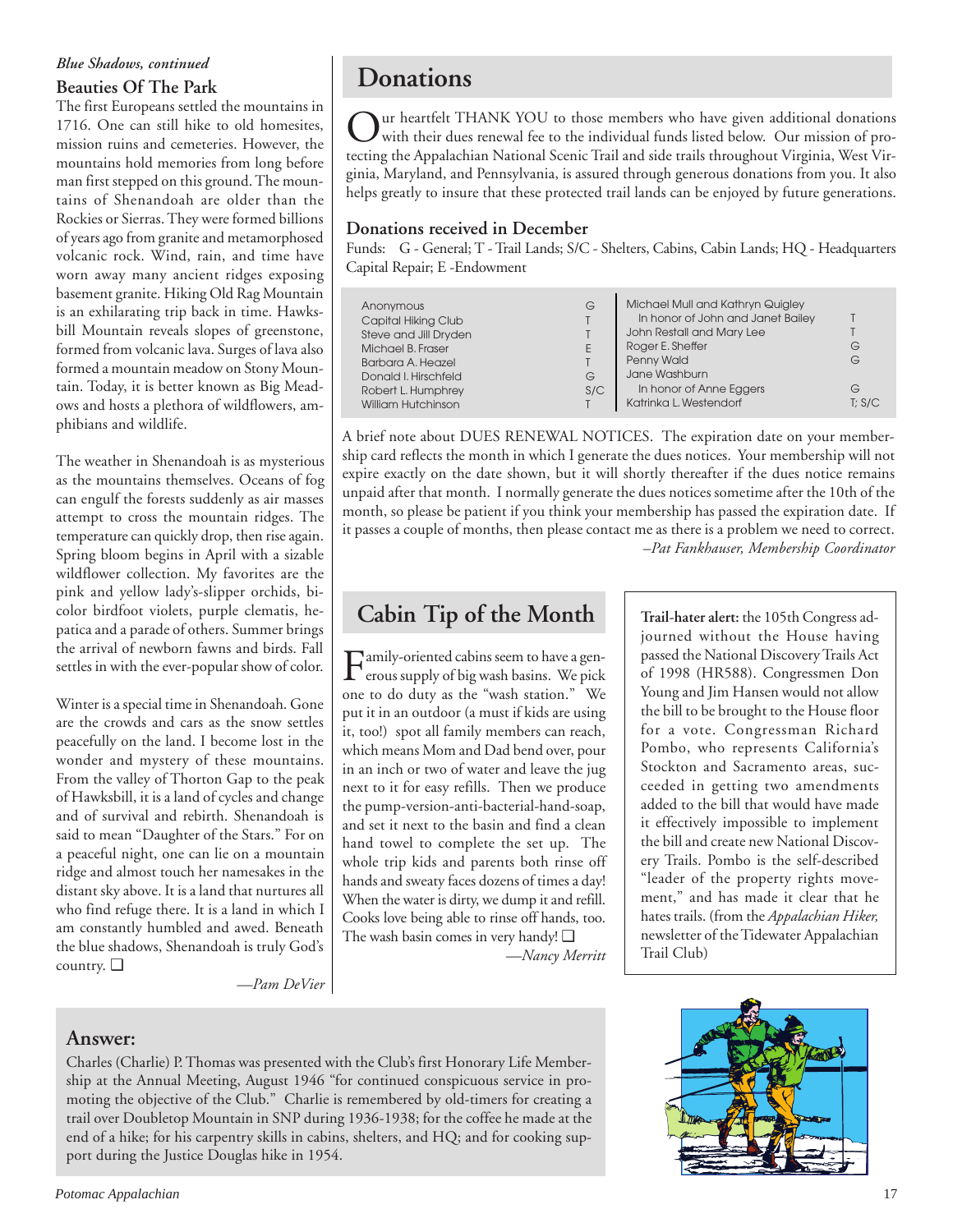## **Trailhead**

As you read Trailhead in the cold, dreary<br>days of February, you should reflect on the delightful, clear, colorful, sixty-degree days in October and November when it was such a pleasure to be outdoors working the trails. Although most of the trail maintenance and crew work has stopped for the winter, now is a good time to hike some of those trails you have been interested in but never hiked or return to some of your favorite trails. Most trails have a distinctly different character depending on the season. Winter offers extended visibility, since views normally blocked by foliage are clear.

### **Volunteerism**

This month's issue of the *Potomac Appalachian* has been dedicated to the subject of volunteerism. PATC has changed greatly in many ways since it was founded by a handful of people over 70 years ago. Back then, everyone knew everyone else, and, until recently, they at least knew someone else, since they could not have become members of the Club if they didn't!

With the elimination of the sponsorship requirement, it has become more common to see folks surfing in off the Internet and signing up as PATC members in record numbers, albeit rather anonymously. Although this might be great for building mailing lists and a database of potential financial donors, one has to wonder how the recent trends will relate to the volunteer traditions upon which the Club was founded.

New members are given an opportunity to check off their interests on the application form. While these interests are sorted out into computerized lists that are given to district managers, chapter presidents and others, people are often busy, so follow-up calls might not always result. The best way for new members to become involved in the trails program is to attend one of the newcomers meetings that are scheduled on a regular basis and announced in the Forecast. Try to become an active member of one of PATC's local chapters, interest sections, or work crews. Most of these activities are still relatively small and do a good job of recapturing what the Club must have been like during its early days.

Although the hard core of trail work is often thought of as maintenance and construction,

this might not appeal to everyone. In fact, the whole PATC trail system is supported by a surprising array of people who answer telephones, do research for our excellent trail maps and guidebooks, maintain the cabins and shelters, etc. If an inside job is really more your cup of tea, we have those as well.

PATC does differ from the average hiking club in its dedication to trail maintenance. There is certainly room for both kinds of folks in the trails community. But after gypsy moths, hurricanes, and ice storms pass through, and trails on private lands are lost to developers, people begin to appreciate what it takes just to keep a trail system like ours in existence.

*"After gypsy moths, hurricanes, and ice storms, people appreciate what it takes to keep our trail system in existence."*

### **Crusher Ridge Cleared**

On December 12th, the Blue and White Crew tackled the last remaining pocket of damage from the Great Ice Storm of '98 in the Shenandoah Central District. The damage had not been previously noted, since it was on the Crusher Ridge Trail, which does not get a great deal of hiker traffic. The Crew turned out 13 folks, including 6 recently certified chain sawyers and cleared the trail from top to bottom. We were honored by a brief visit with Mr. Darwin Lambert, the first employee of SNP, who thanked the Crew for helping make the trail hikable again. After work on Saturday, the Crew retired to the Conley Cabin for dinner and fireside banter. Our Sunday project, an AT rehab project near Swift Run Gap, was postponed due to some much needed rain. As of this writing, the Blue and White Crew is planning a January outing to the Powell Mt Trail (and the Firestone Cabin) where we'll do some trail maintenance and bid farewell to our previous leader and good friend, Anneliese Ring.

### **Cadillac Christmas**

The Cadillac Crew celebrated another productive year at their annual Christmas Party at PATC's Highacre House in Harpers Ferry. Absentee crew chief Don White was able to fly in from Atlanta and attempted to motivate the crew to higher achievements. Crewmembers checked the Christmas scene in Harpers Ferry and attempted to complete last minute shopping. After a hike of the Maryland Heights Civil War historical sights, Becky Creighton's delicious turkey dinner and Lloyd MacAskill's gluhwein completed a joyous occasion. Weather permitting, the crew plans to revisit Highacre in February to help Pat Fankhauser do some landscaping and prepare the grounds for spring.

## **Chainsaw Certification**

This past November, chainsaw instructors CT Campbell, Roger Dovel, Don Harvey and Charlie Ruducille certified George Walters, Kerry Snow, Charles Hillon, Patrick Stark, Bill Spach, Dan Dueweke, Hal Hallett, George Swett, John Hebbe, Mike Ritoli and Chris Tejirian as ATC sawyers. Previously tested and certified sawyers include Jon Rindt, Rufe Harris, Bill and Tina Beckett, Bernie Stalmann, Lloyd Parriott and Robin Watson. These are the first certified ATC Chainsaw Operators that are allowed to "buck" blowdowns in the SNP under the new ATC criteria.

Heidi Forrest reports that SNP may be cutting back on the number of chainsaw classes from once a year to every other year. Tentative date for the next SNP chainsaw class is April 17-18 this year. Pinnacle Research Center will be used for the overnight accommodations. Since applicants usually exceed the spaces available, a registration fee may be required to reduce no shows, and if the fee is not received by the cut off date, those on the waiting list will be offered an opportunity to attend the class. Priority will be given to SNP trail overseers. Additional priority will be given to SNP overseers who operate chainsaws but did not attend the 1997 or 1998 classes. Overseers with chainsaw experience and willing to cut blowdowns on other trail sections will have second priority.

Anyone who has operated a chainsaw in the Park and has not gone through the 1997 or 1998 classes and been certified by the Park staff in the field will not be allowed to cut in the Park after this spring's class.

Please send any interesting tale, technical advice, individual or group accomplishments, and trail maintenance questions to Trailhead, c/o Jon Rindt, 7861 Colonial Village Row, Annandale, VA 22003 or to jkrindt@erols.com ❑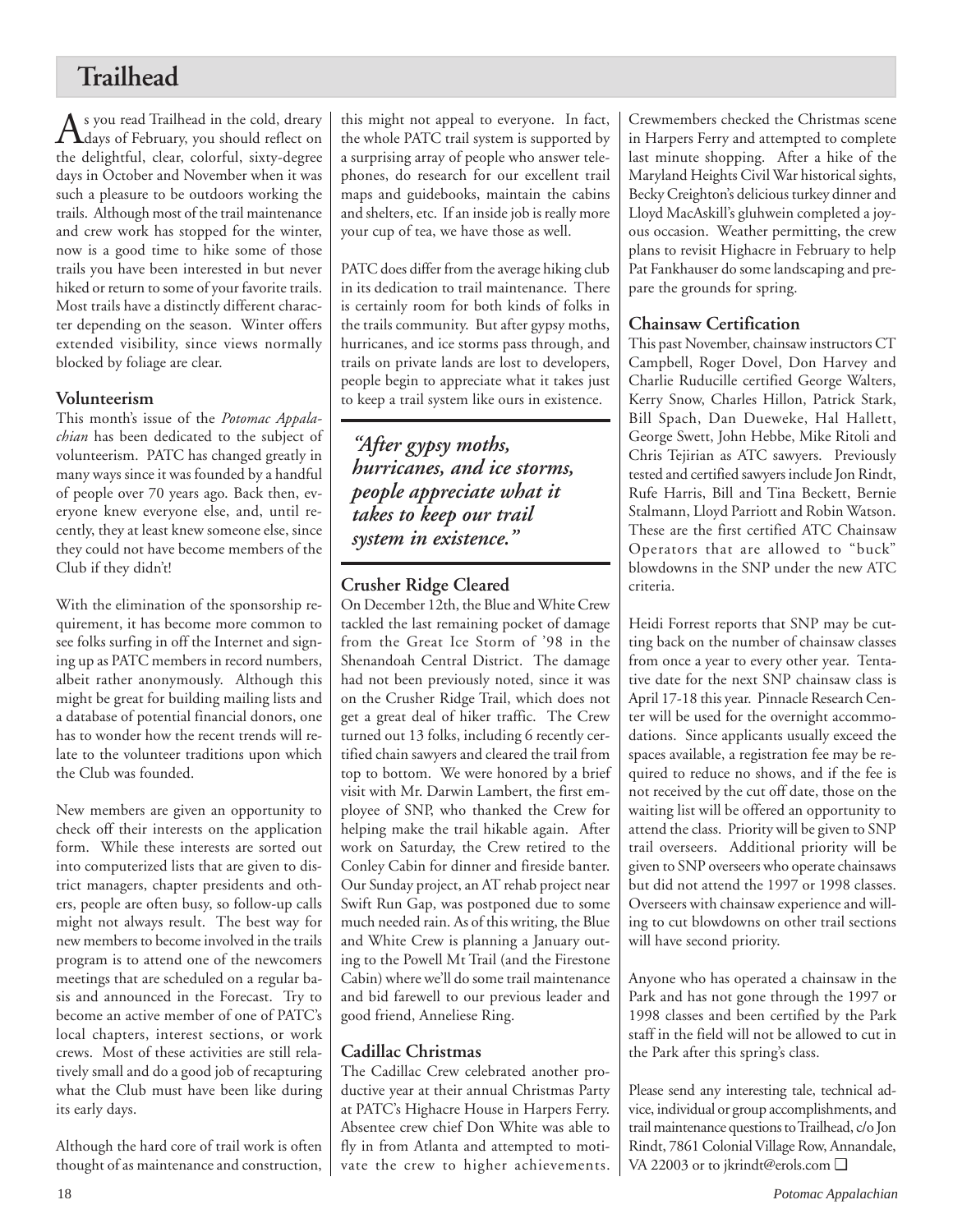## **Winter Stresses on Animals and Plants Part I**

The stresses of winter are upon us. Life<br>
isn't so bad for us humans, since we've pretty well mastered how to modify our environment to our advantage. The rest of the natural world doesn't have it so good.

The stress on plants and animals in the winter is usually founded, not so much by the cold itself, but by the lack of available food or water. Animals have three basic strategies for surviving the rigors of winter: migrating, hibernating, and developing resistance.

Migration and hibernation are very costly strategies. A majority of animals have had to evolve their own methods for dealing with the cold, and, since evolution hasn't seen fit to work flying plants into the master plan, plants can only respond with their own form of hibernation or dormancy.

Through genetic mutation, time and the dynamics of the physical habitat, all of natures' life forms have evolved their own adaptations to winter that enable them to survive.

This month, I deal with plants, insects, and amphibians.

### **Plants**

In the case of plants, the roots obtain nutrients and water from the soil through osmosis in a watery solution at the root-soil interface. These nutrients and water eventually work their way up to the leaves and are used in the leaf chloroplasts for the production of food through photosynthesis. When the soil is frozen, this uptake can't occur, resulting in conditions much like a desert. From the plant's perspective, winter is an extended drought, and maintaining a favorable water balance is critical to a plant's survival.

Some plants avoid winter stress altogether through the strategy of producing seeds in the fall and then dying (annuals like impatiens and smartweeds). Others allow all of the above-ground plant parts to die back in the fall, storing much of next year's food in a dormant underground root system (herbaceous biennials such as mullein or Queen Anne's Lace or herbaceous perennials).

Our deciduous trees meet this seasonal challenge by dropping their leaves, which, without the nutrients and water normally obtained through the roots, cannot conduct photosynthesis and otherwise are a source of water loss through transpiration and evaporation. Many evergreen plants conserve moisture by having narrow leaves (needles), covered by a waxy cuticle.

Broadleaf evergreens, like rhododendrons, will curl their leaves in cold periods to help prevent moisture loss from the stomata located on the leaves' undersides.

Although most plants are dormant this time of year, some have evolved to take advantage of winter conditions. For example, skunk cabbage will bloom in January (or earlier in mild winters). The flower, through respiration, generates its own heat, literally melting its way through the frozen soil.

### **Insects**

In the insect world, most of the species have entered a dormant period called diapause. Such a state of dormancy can be entered into during any period of stressful conditions, including dry, hot, or wet seasons. Many insects will seek refuge by burrowing down into the ground, others will enter wood, and others will just find a protective site under a rock or piece of bark. In the case of our native species of bumblebees, hornets and wasps, only fertilized queen bees will survive the winter in rotting logs or under rocks.

Overwintering spider egg sacs contain hundreds of spiderlings, with the strongest and largest surviving by cannibalism. Aphids give birth parthogenetically (females giving birth without male mating) to live young in the summer, as do many hymenoptera insects, including ants and bees and our hemlock woolly adelgids, but lay eggs instead in late fall to remain in a state of diapause for the winter.

## **Volunteers - Appointed in December**

### **Trail Overseers**

Carol & Bill Jones Sunset Rocks Trail

Regina Roe Tuscarora Blue South - Glass House to Elizabeth Furnace Rebecca Swinehart Tuscarora Blue South - US 340 to the SNP boundary Timothy Young Dead Woman Hollow Trail/The Blueberry Trail

We are all familiar with the 2,000-mile migration of our monarch butterfly, which travels from as far north as Ontario to a small 30- to 60-square-mile region in central Mexico. But migrations of a lesser distance are known among two of our common anglewings species in the brushfoot family: the question mark and hop merchant. Both of these spend their summers in Canada and the northern United States and migrate hundreds of miles to eastern and southern sites in the United States, including our local region. Although nonmigratory, two other Appalachian anglewings, the green and gray commas, also overwinter as adults.

Only one other species, the mourning cloak (in the tortoise genus of the brushfoot family), is known to overwinter as an adult butterfly. The mourning cloak is perhaps the longest-living adult at 10 to 11 months, with adults emerging in June or July. Take a hike in late winter and pay attention to the warm sunny sides of tree trunks for these basking winter surprises.

## **Amphibians**

Amphibians and reptiles exhibit a range of winter adaptations. Many seek deeper soil, well below the freeze line, like the terrestrial red-backed salamander and toads. However, the tiger salamander not only tolerates cold temperatures but will seek water bodies as early in the year as the first week of January to breed (remember the 70-degree temperatures of the new year just two years ago?).

Tiger salamanders will migrate over snow and ice to get to their breeding pool and can even be seen swimming under the ice. The advantage here is to have large larvae by the time the spring crop of other salamander eggs (like spotted and Jefferson) hatch, providing ideal food for the larger tiger salamanders. Of course, the fall broods of marbled salamanders have the same advantage over the mid-winter tiger salamander young.

Cold tolerance is characteristic of the seal and southern two-lined salamanders, members of a group of amphibians called streamside salamanders. They are active nearly all year long and can be found even in the coldest times of the winter just under ice-covered rocks.

*See Winter Stress, page 20*